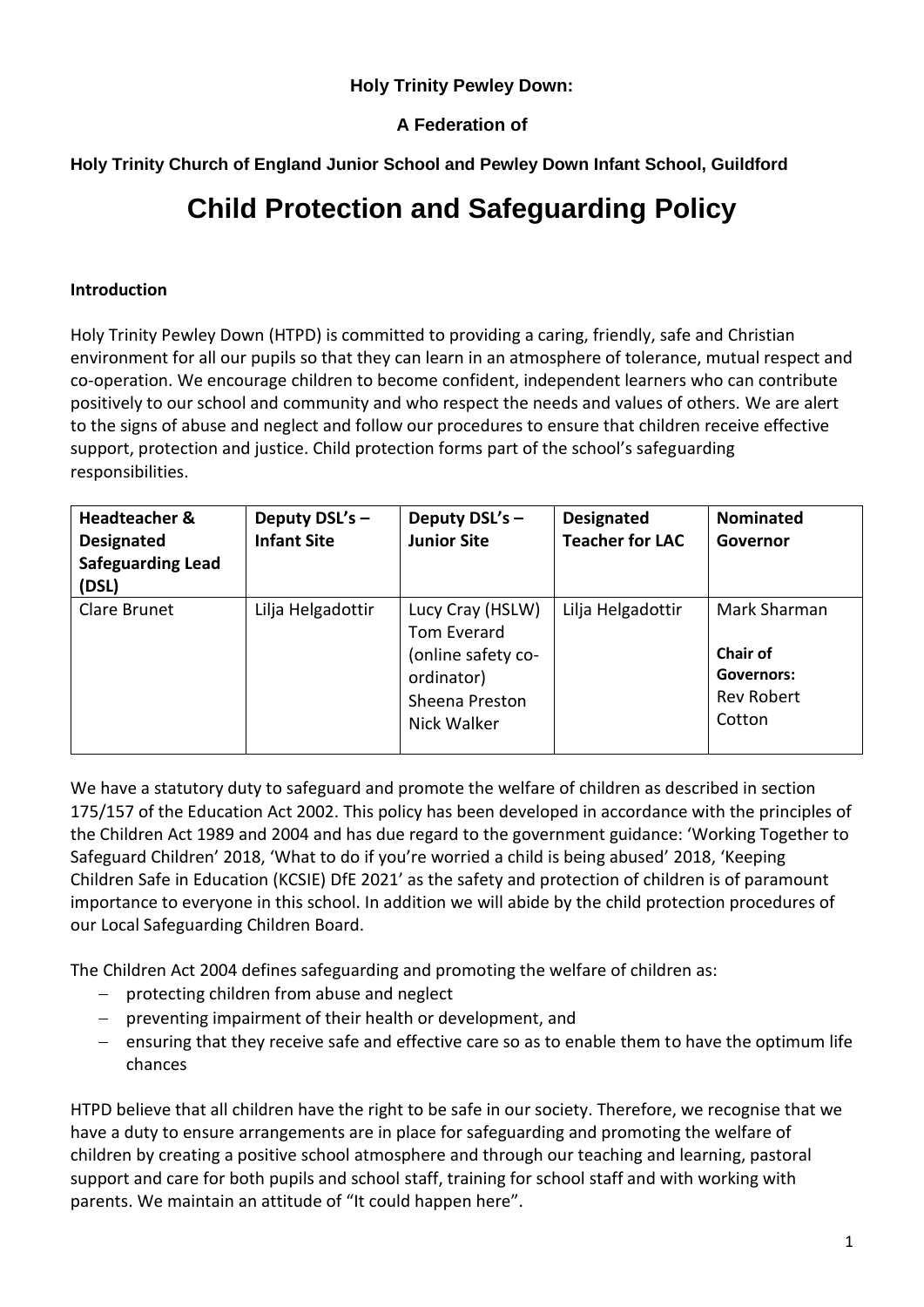We want all our children to achieve their full potential by:

- being as physically and mentally healthy as possible;
- $-$  experiencing good quality education opportunities;
- $-$  living in a safe environment;
- $-$  learning and working in a safe environment;
- $-$  experiencing emotional well-being;
- $-$  feeling loved and valued;
- receiving support from a network of reliable and affectionate relationships;
- $-$  learning to look after themselves;
- $-$  coping with everyday living and for life in Britain today;
- having a sense of identity and a positive image of themselves;
- developing their confidence and their interpersonal skills

We recognise that the safety and protection of pupils is the responsibility of all school staff and volunteers as they are in a unique position to notice injuries, marks or bruises when children are undertaking certain activities which might indicate a child has been abused. We believe that we must report all concerns and all injuries for the safety and protection of the children in our care. Whilst the School will work openly with parents as far as possible, it will contact social care and the police without notifying parents if this is believed to be in the child's best interests.

We acknowledge that children can be **harmed physically, emotionally, sexually or by neglect**. (See 'What to do if you are worried child is being abused 2015'. It is our duty to report any concerns that we have of child abuse as the health, safety and protection of all children is paramount. Staff are aware that behaviours linked to drug taking, alcohol abuse, truanting and sexting put children in danger and that safeguarding issues can manifest themselves via peer-on-peer / child-on-child abuse. We will inform the Designated Safeguarding Lead (DSL) of any allegations of abuse by any member of the school staff whether they took place on the school premises or elsewhere and of the action taken in respect of these allegations.

We will also inform the DSL of any person connected to the school who is considered to be unsuitable to work with children. We are committed to establishing and maintaining an ethos where children and parents feel secure in being able to talk confidently to school staff about any concerns or fears they may have, knowing that they will be taken seriously. Any concerns about the conduct of the headteacher will be reported to the Chair of Governors.

We will ensure that the curriculum deals with safeguarding through activities and opportunities in PSHE and class assemblies that will equip the children with the necessary skills and awareness to stay safe from abuse and prepare them for life and work in Britain today.

We are committed in establishing and maintaining procedures for safer recruitment and sound working relationships with parents and support agencies.

We believe '…safeguarding covers more than the contribution made to child protection in relation to individual children. It also encompasses issues such as pupil health and safety and bullying…medical needs of children….providing first aid, school security, drugs and substance misuse, etc.' (Keeping Children Safe in Education DfE 2021).

We acknowledge and support Article 12 of the United Nations Convention on the Rights of the Child that children should be encouraged to form and to express their views and ensure that the child's voice is heard.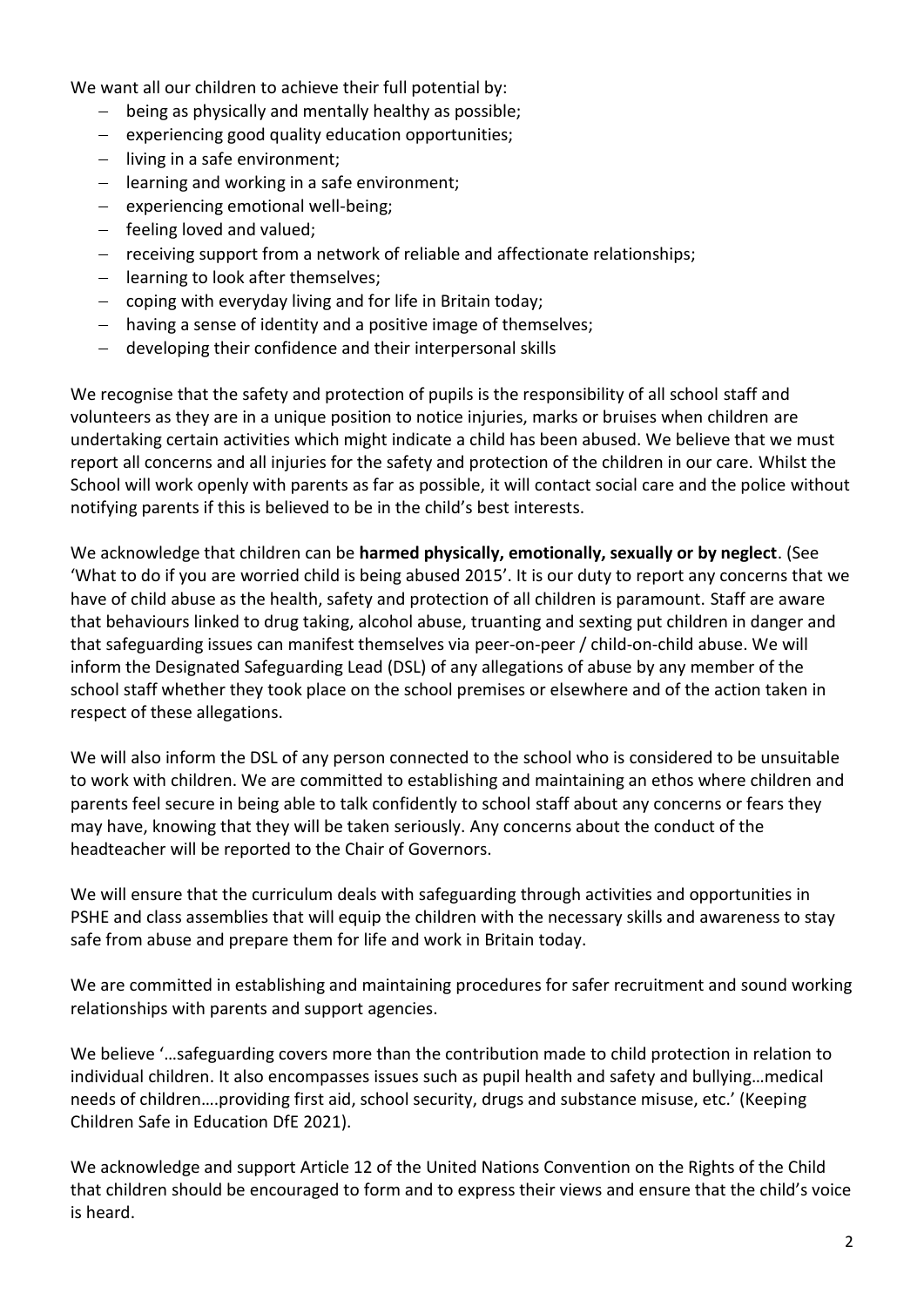### **Aims of this Policy**

- To have in place procedures to ensure that we meet our responsibilities for safeguarding and promoting the welfare of children from abuse (including our responsibilities to comply with the Disqualification under the Childcare Act 2006 guidance issued in August 2018);
- To ensure that all school staff, volunteers and governors safeguard children through identifying and reporting possible cases of abuse;
- To develop and promote effective working relationships with other agencies, in particular Early Help providers, the Police, Health and Social Care;
- To inform parents and carers how we will safeguard their children whilst they are in our care;
- To ensure that all staff working within our school who have substantial access to children have been checked as to their suitability, including verification of their identity, qualifications and a satisfactory DBS check (according to KCSIE 2021 guidance), and a single central record is kept for audit;
- To be consistent with our other school policies that impact Child Protection (please refer to Appendix 3).

### **Responsibility for the Policy and Procedure**

### **(1) Role of the governing body**

The governing body:

- Understands the role of the Designated Safeguarding Lead (DSL);
- has in place a child protection and safeguarding policy and other related procedures;
- $-$  has appointed a senior member of staff (part of the Senior Leadership Team usually the Headteacher) to act as the DSL and this role is specified in their job specification;
- $-$  has nominated a safeguarding governor to liaise with the DSL;
- $-$  has read KCSIE 2021 Part 1 & 2;
- has delegated powers and responsibilities to the Headteacher to ensure everyone connected with the school is aware of and complies with this policy;
- has appointed a Designated Teacher for Looked After Children (LAC) who will liaise with Virtual School Headteachers who are responsible for the progress of LAC;
- has in place safer recruitment procedures, including appropriate use of reference checks on new staff and volunteers and that all staff (working with under 8s) have been made aware of their responsibilities under 'Disqualification under the Childcare Act 2006'. There is at least one person on every interview panel that has completed safer recruitment training and this is repeated every five years;
- ensures enhanced DBS checks are in place for Governors in accordance with KCSIE 2021;
- has in place procedures to deal with allegations of abuse against members of staff and volunteers and to make a referral to the DBS if a person in regulated activity has been dismissed or removed due to safeguarding concerns, or would have had they not resigned;
- nominated the Chair of Governors to deal with any allegations of abuse made against the Headteacher and ensure all staff know how to contact the Chair if they have concerns;
- has undertaken appropriate training about the ways of safeguarding children which will be regularly updated as necessary;
- will ensure that the Headteacher, school staff and volunteers undertake safeguarding training which will be regularly updated;
- considers the curriculum and how children may be taught about safeguarding, including online, through teaching and learning opportunities through PHSE and RSE, as part of providing a broad and balanced curriculum. This should be evidenced in GB minutes and curriculum planning and lesson plans;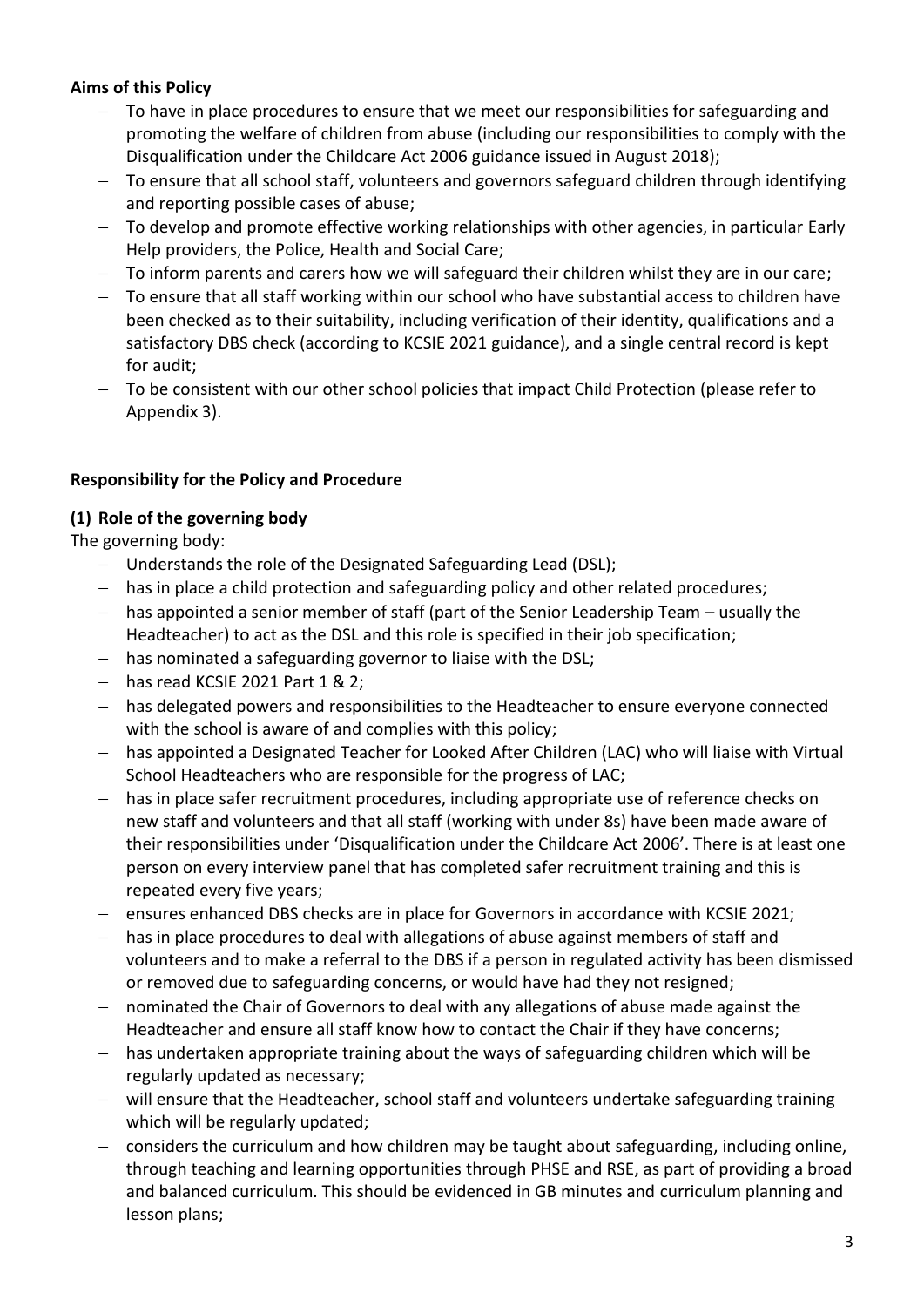- has the responsibility for ensuring that the school complies with all equalities legislation;
- $-$  has responsibility for ensuring funding is in place to support this policy;
- $-$  ensure appropriate filters are in place together with vigilant staff monitoring when children are using computers and/or tablets;
- will receive an annual report from the Headteacher/Designated Safeguarding Lead on safeguarding pupils in the school;
- will annually review all safeguarding policies and procedures;
- has responsibility for the effective implementation, monitoring and evaluation of this policy;
- has responsibility for ensuring this policy and all policies are maintained and updated regularly
- has responsibility for ensuring all policies are made available to parents/carers via the school website or through other means;
- ensure that the School lettings policy will seek to ensure the suitability of adults working with children on school sites at any time and ensure that any groups who use the school premises have child protection policies and procedures in place.

### **(2) Role of the Headteacher and DSL**

- the headteacher will be appointed to be the Designated Safeguarding Lead (DSL);
- ensure the effective implementation of this policy, all procedures and other related policies;
- $-$  ensure everyone connected with the school is aware of this policy;
- work closely with the nominated governor for child protection;
- $-$  ensure that the School has appropriate policies in place that make it clear that sexual harassment, online sexual abuse and sexual violence (including sexualised language) is unacceptable, with appropriate sanctions and support in place;
- $-$  ensure there is adequate cover when the DSL is unavailable;
- $-$  ensure there are adequate resources for the DSL to undertake his/her role;
- $-$  ensure DBS checks are undertaken for everyone working in regulated activity with children in the school [\(https://www.gov.uk/government/collections/dbs-checking-service-guidance--2\)](https://www.gov.uk/government/collections/dbs-checking-service-guidance--2);
- $e$  ensure that all school staff and volunteers are able to highlight improvements to the safeguarding policies and procedures, having a "it could happen here approach" to safeguarding;
- ensure that all new staff undertake induction, training in child protection and safeguarding procedures and are given a copy of the first chapter of 'Keeping Children Safe in Education' 2021 and 'What to do if you're worried a child is being abused' 2018;
- regularly report to the Governing Body and keep them updated about child protection and safeguarding issues (maintaining confidentiality);
- undertake training in child protection and safeguarding(i.e. be trained in child protection policy and procedures and multi-agency working and attend termly refresher training and formal update training at least every two years;
- $-$  keep up to date with any changes in legislation and all new guidance on safeguarding children;
- $-$  keep all school staff up to date with any changes to procedures;
- organise appropriate training for school staff and governors;
- ensure all staff are trained in and receive regular updates in online safety;
- $-$  ensure that opportunities are provided for a co-ordinated offer of early help when additional needs of children are identified;
- $-$  provide leadership and vision in respect of equality;
- provide guidance, support and ensure all staff are adequately trained and regularly updated;
- $-$  ensure the curriculum equips children to keep themselves safe, actively promotes equality and diversity and fundamental British values, tackles bullying and discrimination and ensures the current and changing risks to children are addressed;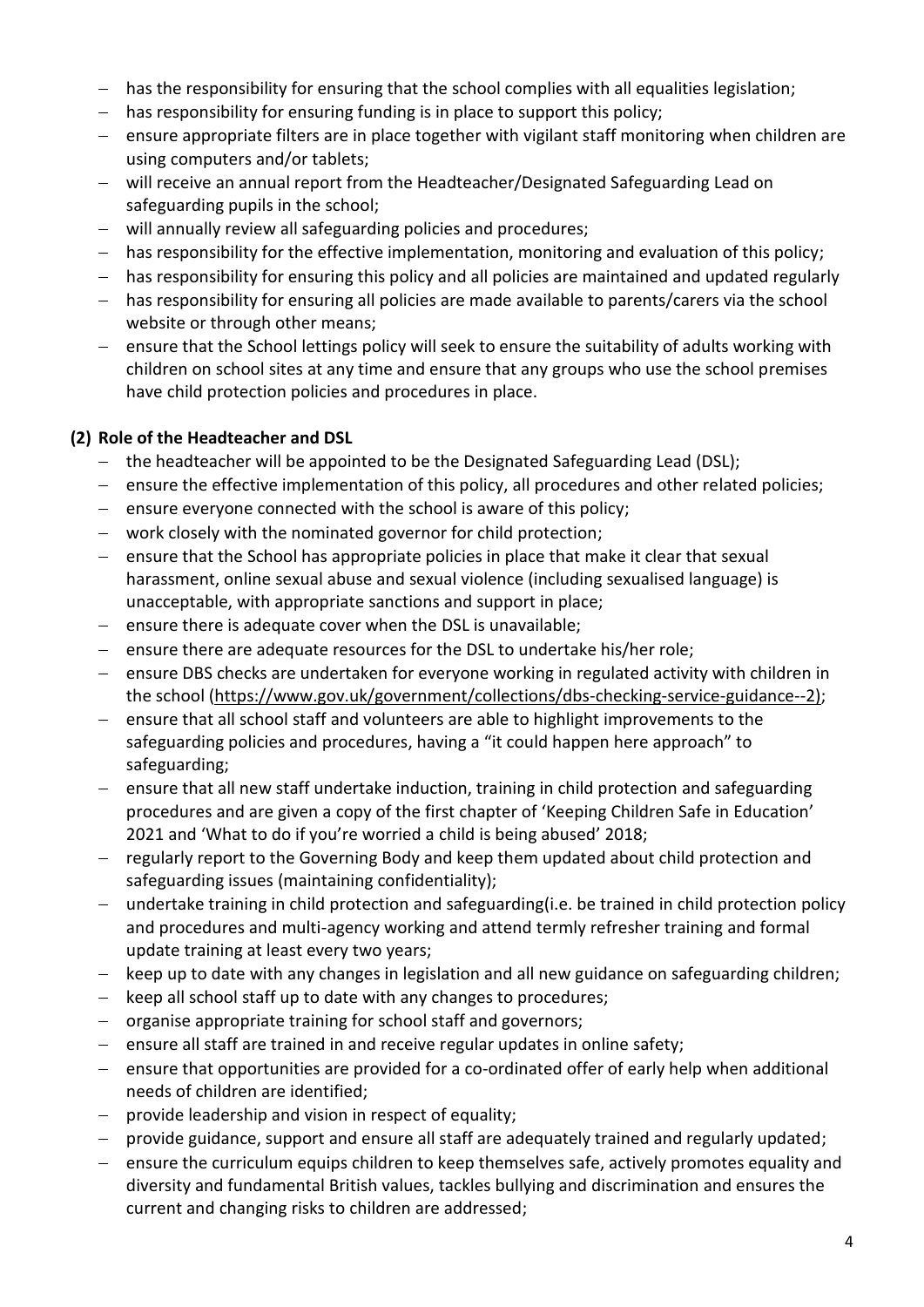- ensure that all children are supported to report concerns about harmful sexual behaviour freely and that concerns are taken seriously and dealt with swiftly and appropriately. Comprehensive records of all allegations must be kept. Children should be confident that this is the case;
- ensure that there is focused work in Year 6 to prepare for transition to secondary school and more personal safety/ independent travel;
- allow all staff to feel able to raise concerns about poor or unsafe practice and that such concerns are handled sensitively and in accordance with the whistle-blowing procedures;
- will follow DfE and KCSIE guidance "Peer-on-peer Abuse" when a concern is raised that a pupil is abusing another pupil within the school;
- liaise with the Local Authority Designated Officer (LADO) for child protection cases or allegations concerning a member of staff or a volunteer;
- ensure that allegations or concerns against staff and other adults are dealt with in accordance with guidance issued by the DfE, Surrey Safeguarding Children Partnership (SSCP and Surrey County Council (SCC);
- will record 'low level concerns' in cases which concern a member of staff / supply staff / contractors or a volunteer. The record should include details of the concern, the context in which it arose and action taken. The name of the individual sharing their concern should be noted. If the individual wishes to remain anonymous that should be respected as far as possible.
- monitors the effectiveness of this policy;
- work closely with the Designated Teacher for LAC and Virtual School headteachers to ensure LAC fulfil their full academic potential;

### **Specifically with regard to the role as DSL**

- deal with all cases of concern and suspected or actual significant harm;
- to make appropriate child protection referrals to Children's Social Care/ Children's Single Point of Access (C-SPA) and keep records of all referrals;
- $-$  refer cases where a crime may have been committee to the Police as required. NB: NPCC  $-$ [When to call the police](https://www.npcc.police.uk/documents/Children%20and%20Young%20people/When%20to%20call%20the%20police%20guidance%20for%20schools%20and%20colleges.pdf) should help DSLs understand when they should consider calling the Police and what to expect when they do;
- liaise with the "case manager" and Local Authority Designated Officer (LADO) for child protection concerns in cases which concern a member of staff/supply staff/contractor or a volunteer; and refer cases where a person is dismissed or left service due to risk/harm to a child to the Disclosure and Barring Service and Teaching Regulation Agency, as required;
- follow KCSIE and DfE guidance contained in Sexual violence and sexual harassment between [children in schools and colleges 2021](https://www.gov.uk/government/publications/sexual-violence-and-sexual-harassment-between-children-in-schools-and-collegesBe) and be confident as to what local specialist support is available to support all children involved (including victims and alleged perpetrators) in sexual violence and sexual harassment and be confident as to how to access this support when required;
- make an immediate risk and needs assessment when there has been a report of sexual violence. Additionally, where there has been a report of sexual harassment, the need for a risk assessment should be considered on a case-by-case basis and will be put in place as required;
- understand the risks associated with online activity and be confident that they have the up to date knowledge and capability to keep children safe whilst they are online at school; in particular understand the additional risks that children with SEND face online and the associated and appropriate support they require;
- keep separate confidential records of all those pupils known to be at risk or in need of early help and store these records until the child's 25<sup>th</sup> birthday;
- $-$  familiarise school staff with the policy and procedures;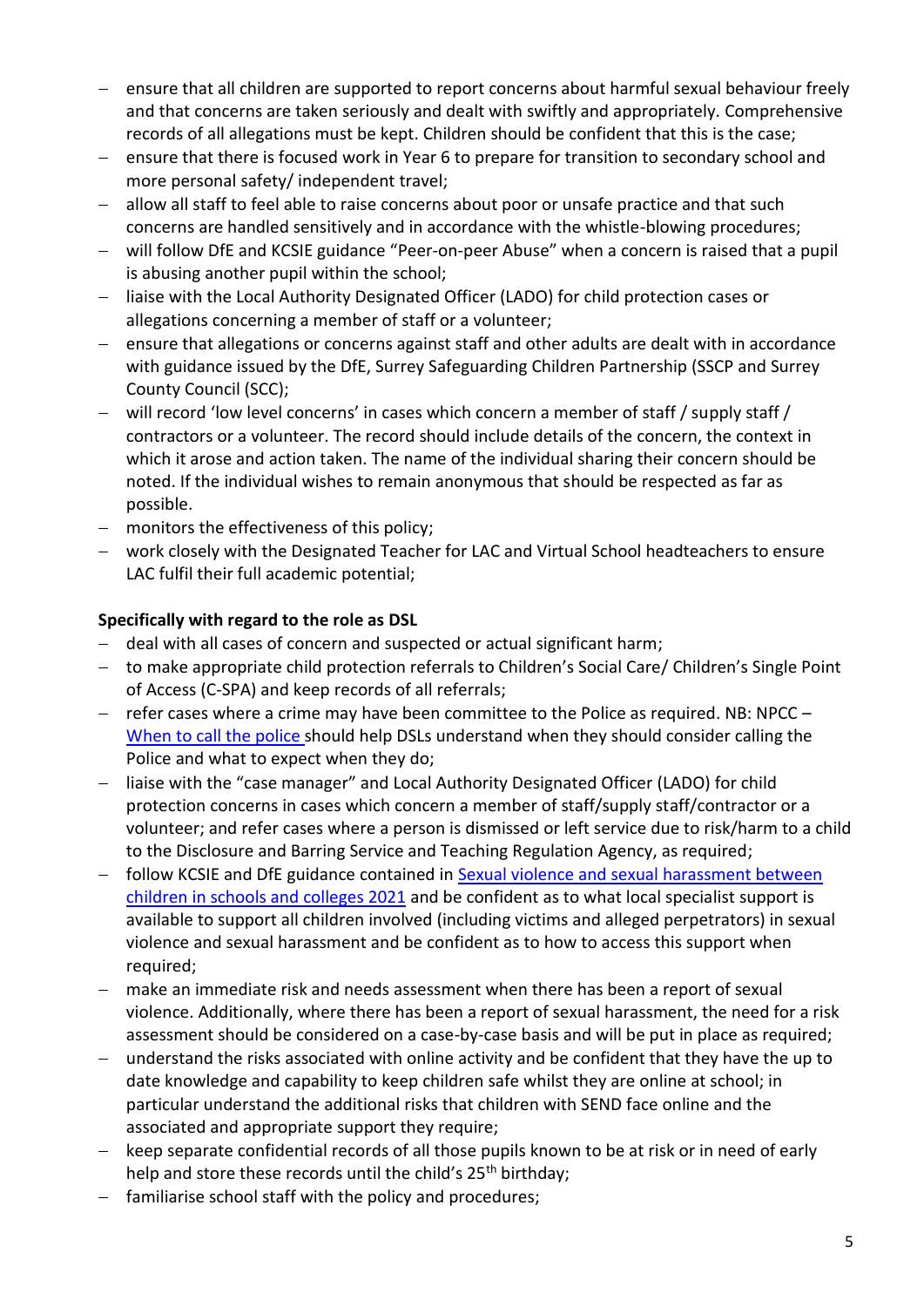- co-ordinate action within the school;
- liaise with social care and other agencies and ensure the school provide reports and are represented at multi-agency meetings and child protection case conferences;
- $-$  report concerns that a pupil may be at risk of radicalisation or involvement in terrorism, following the Prevent referral process and/or the Police;
- transfer the child protection file of any pupil leaving to join another school (separately from the main school file). A copy of the CP file must be retained until the new school acknowledges receipt of the original file. The copy can then be shredded;
- provide support for any child at risk (including providing opportunities for Early Help);
- $-$  act as a source of advice within the school;
- $-$  ensure all incidents are recorded, reported and kept confidential;
- $-$  keep all paperwork up to date;
- $-$  report back to the appropriate school staff when necessary;
- annually review the policy with the Nominated Safeguarding Governor.

### **(3) Role of the Nominated Governor**

- work closely with the Headteacher /DSL;
- ensure policies and systems fulfil all safeguarding and child protection responsibilities and are consistent with DfE guidelines and Local Safeguarding Children Board procedures;
- $-$  ensure that everyone connected with the school is aware of this policy;
- take responsibility for the oversight of procedures relating to handling allegations against school staff and volunteers;
- take responsibility for taking action in accordance with this policy and those of the LSCB where there are allegations against the Headteacher;
- ensure recruitment of school staff and volunteers is in line with the Safer Recruitment policy;
- undertake safeguarding training that is regularly updated.

### **(4) Role of School Staff & Volunteers**

- Read and sign agreement with the School Code of Conduct (see Appendix 1);
- $-$  Provide a safe environment in which children learn;
- recognise that child protection and safeguarding is a main responsibility for everyone working with children;
- treat children's welfare with utmost importance, maintaining an attitude of 'it could happen here';
- encourage self-esteem and self-assertiveness, foster positive relationships between children and staff;
- be aware of changes in behaviour (consider abuse and neglect as possible reasons for this) and the behaviour management policy;
- be aware of the background of the children in their care (as appropriate and on a need to know basis);
- $-$  be made aware of this policy and all other safeguarding policies and procedures during induction, the staff handbook and training;
- be responsible for reading chapter one of 'Keeping Children Safe in Education' 2021 and 'What to do if you're worried a child is being abused' 2015 and sign the school register to confirm that you have;
- be aware of the names of the DSL and staff providing cover and understand the role of the DSL;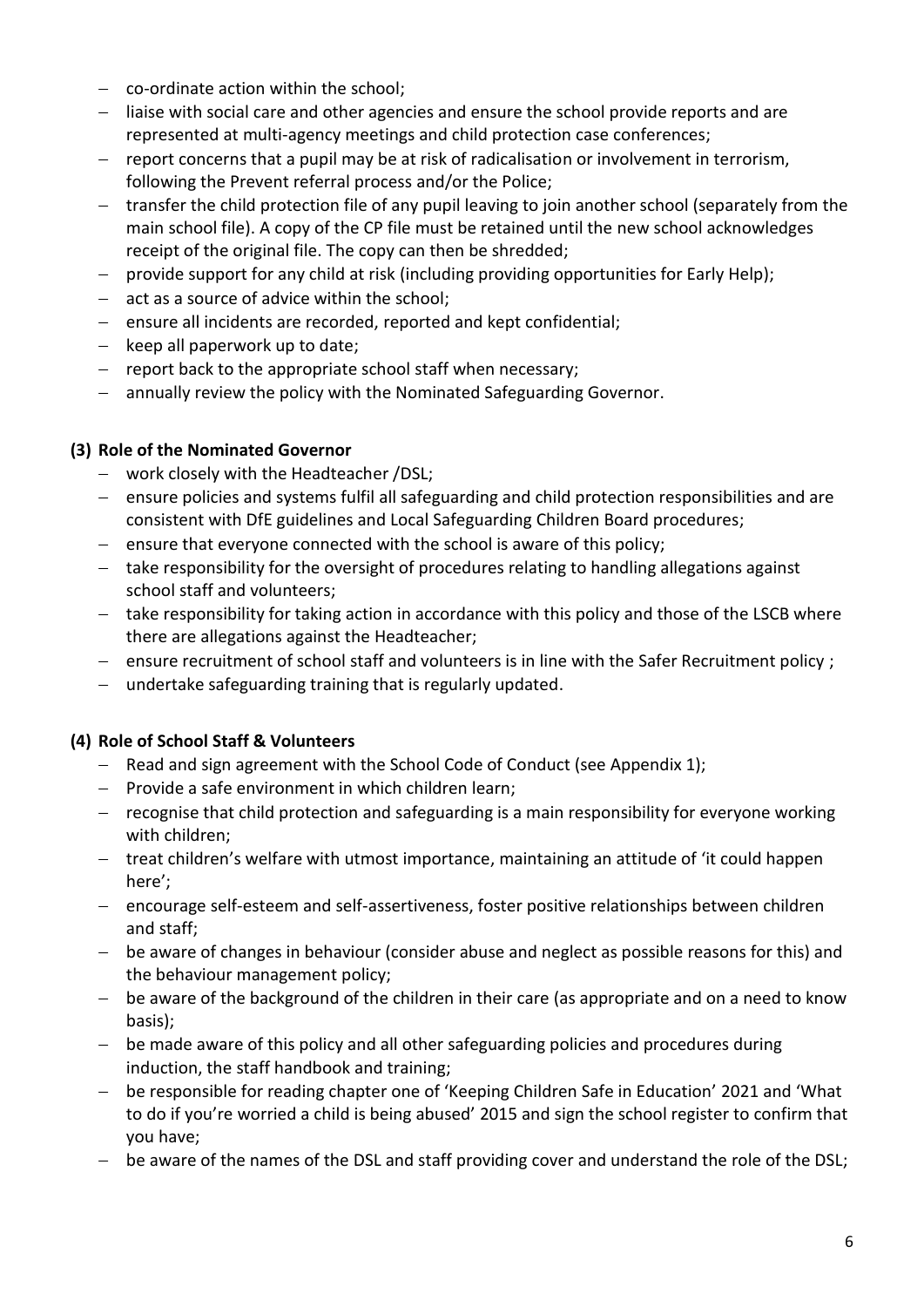- to attend formal training sessions which are arranged each year and attend the update sessions held so that they are able to identify signs of harm and abuse and the effects of abuse and neglect on children;
- be alert at all times to the signs of abuse namely **physical, emotional, sexual or neglect**;
- have an understanding of why children with SEND are more vulnerable to abuse and neglect
- be aware that mental health problems can, in some cases, be an indicator that a child has suffered or is at risk of suffering abuse, neglect or exploitation and realise that only appropriately trained professionals will attempt to make a diagnosis of a mental health problem
- recognise that as a member of staff that they are well placed to observe children day-to-day and identify those whose behaviour suggests that they may be experiencing a mental health problem or be at risk of developing one and be aware of how these children's experiences of abuse, neglect or other traumatic experiences can impact on their mental health, behaviour and education.
- $-$  If staff have a mental health concern about a child that is also a safeguarding concern, immediate action will be taken, following our child protection policy and procedure and speaking to the designated safeguarding lead or a deputy.
- know how to report any suspected case of harm or abuse;
- $-$  respond immediately to any child;
- report any concerns to the designated safeguarding lead or those providing cover. In exceptional circumstances **any** member of staff can make a referral;
- $-$  know what to do if a child makes a disclosure;
- be kept up to date with changes in procedures;
- be prepared to attend a Multi-agency meetings and contribute to reports;
- ensure that they conduct themselves correctly at all times, maintain professional boundaries and do not put themselves at risk;
- $-$  report and deal with all incidents of discrimination;
- report any concerns about the conduct of other staff and volunteers and know how to contact the Chair of Governors with concerns about the Headteacher;
- $-$  receive support and counselling if they feel distressed from being involved with a case or incident.

### **(5) Role of Pupils**

- follow any guidelines for behaviour and conduct, including management of their own feelings and behaviour, and around bullying, and how they relate to others;
- $-$  be made aware of basic safeguarding procedures in school such as visitors signing in;
- learn how to keep themselves safe from relevant risks such as exploitation and extremism, including when using the internet and social media;
- through personal, social, moral, cultural and spiritual development, including through access to cultural experiences so that they are well prepared to respect others and contribute to wider society and life in Britain today;
- know who to speak to in school if they have concerns of their own or about others.

### **(6) Role of the School Council**

The School Council will be involved in discussing aspects of this policy during the school year and surveying the children to ensure they feel safe and know who to talk to in school about concerns.

Every year the School Council together with a designated member of staff will ask the views of KS1 & 2 pupils by issuing a questionnaire and asking:

- Do you feel safe in school?
- Are you aware of basic safeguarding procedures in school?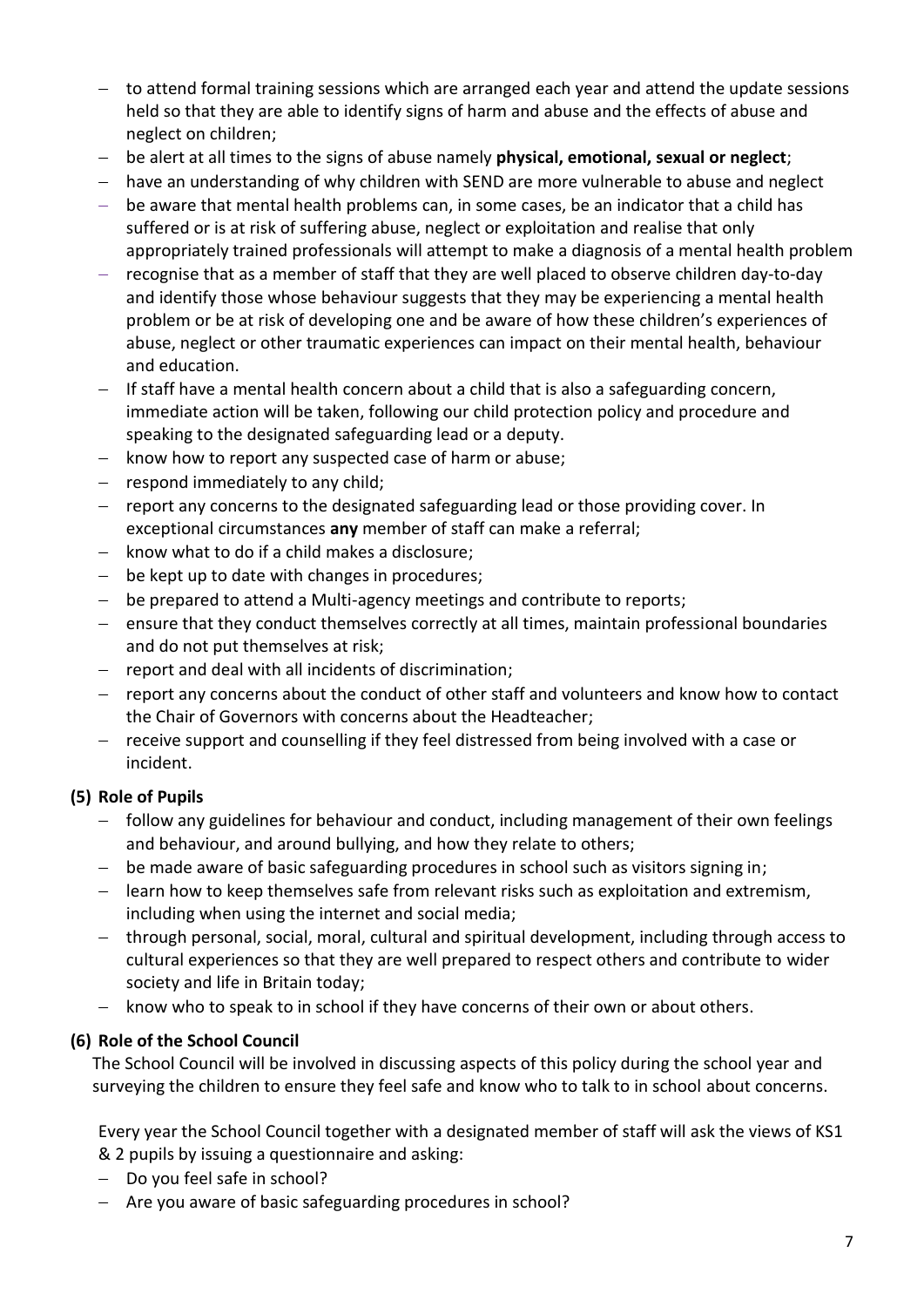- $-$  Are you aware of how to keep yourselves safe?
- Do you know who to go to if you are concerned about your own safety or that of others?
- $-$  Are you aware of e-safety?
- Do you know how to keep yourself safe outside school?
- Do you know how to keep yourself safe when using the internet?

### **(7) Role of Parents/Carers**

- are asked to work closely with the school to establish excellent home-school relationships;
- $-$  are made aware that the school has a responsibility for the welfare of all our pupils;
- are made aware that the school has a duty to involve Social Care if the school has any concerns about a child;
- are made aware that they will be informed of any actions the school takes involving their child(ren) unless to do so could put their children at greater risk.

Annually we will ask parents/carers if:

- $-$  they have any concerns about the safety of their child when in school;
- $-$  they feel enough time is given for children to learn how to keep safe;
- $-$  they know who talk to if they have any concerns;
- $-$  they feel their views are listened to and acted upon.

### **Partnerships with Parents/Carers**

The Designated Safeguarding Lead will

- ensure that parents are aware of this policy and that it is available via the school website;
- $-$  respect parents and children's need for privacy;
- respect families from different backgrounds and cultures as long as it does not put the child at risk.

When making a referral, the DSL will share all information with parents unless it places the child at risk or in cases of suspected sexual abuse or fabricated and induced illness.

### **Reporting Concerns**

(1) If a pupil makes **a disclosure** then the member of the school staff must:

- $-$  listen to the pupil
- $-$  remain calm
- offer reassurance
- not ask the pupil to remove or adjust clothing if bruises are observed
- not ask leading questions
- $-$  let the pupil speak freely
- accept what has been told them without challenge
- $-$  not offer opinion or criticise or lay blame
- $-$  reassure the pupil at the end of the disclosure, telling them that they have done the right thing
- not promise confidentiality but inform them that other people need to be told
- record accurately and factually on CPOMS (a secure platform used in School to digitally record concerns)
	- what the child has said using the child's own words
	- record observed injuries or bruises on a map of the body (but not take photographs)
	- report to the DSL as soon as possible. If the DSL is not available, a deputy DSL should be informed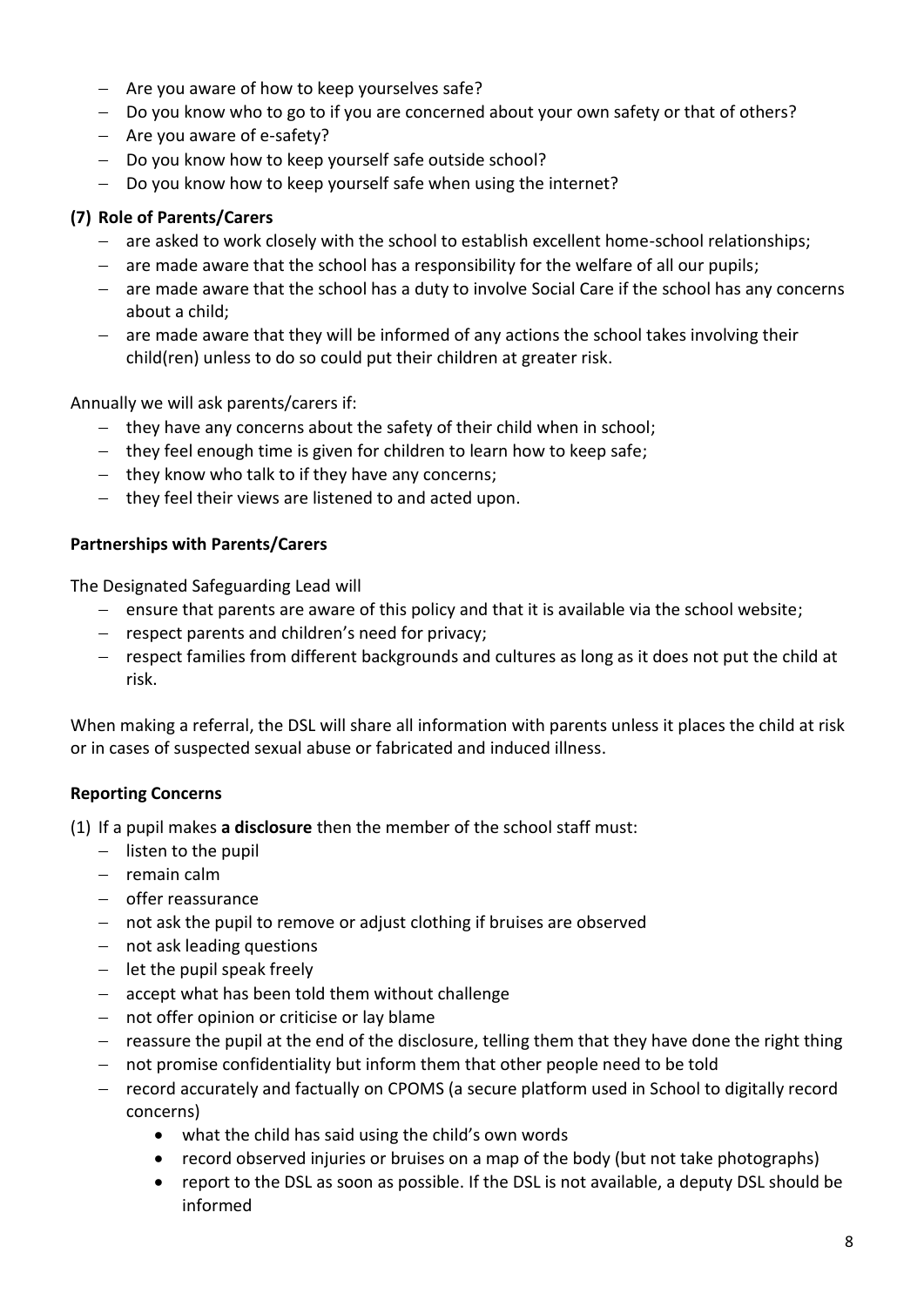- (2) If a member of the school staff **suspects that a child may be a victim of abuse** then they must record accurately and factually what they have seen on CPOMS and inform the DSL (or a deputy DSL) who will then:
	- decide whether to take this referral further using the 'SSCP levels of need document' or to monitor the situation;
	- $-$  inform the person making the initial referral of his/her decision;
	- prepare in readiness for a **case conference/core group meeting** the following information on the child:
		- attendance record
		- academic achievement
		- child's behaviour and attitude
		- relationships and social skills
		- appearance and presentation
		- any known incidents in or outside school
		- school contact with parents/carers
- (3) If a parent makes a disclosure to school then the Designated Safeguarding Lead:
	- $-$  should meet with the parent taking down all details;
	- will assure the parent that the school will take the matter seriously;
	- that he/she will have to take advice from the Designated Officer in the local area (LADO) about the disclosure;
	- will get back to the parent when a decision has been taken and how to proceed.

### **Procedures**

### **(1) Recording Information**

School staff should use CPOMS to report a concern whereas volunteers are asked to record any concern or incident using the School Record of Concern (Appendix 2). This should be done as soon as possible after the concern was raised (within 24 hours).

### **(2) Reporting to the DSL**

All concerns must be reported and discussed immediately with the DSL, within 24 hours where possible, who will decide the appropriate action in consultation with the Headteacher. In an emergency or in exceptional circumstances **any** member of staff can make a referral to the multi-agency Safeguarding Hub.

If anyone other than the DSL makes a referral they should inform the DSL as soon as possible. The local authority should make a decision about what course of action they are taking within 24 hours and let the referrer know the outcome. Staff should follow up if that does not happen. The online tool allows staff to insert a child's home postcode and directs them to the local children's social care contact number and out of hours numbers for that area. <https://www.gov.uk/report-child-abuse-to-local-council>

### **(3) Support**

We will ensure that support mechanisms are in place for any child that is at risk in order to build their self-esteem and confidence by teaching children how to keep themselves safe and by building positive relationships with staff.

School staff and volunteer helpers who feel distressed from being involved with a case or incident will receive support and counselling.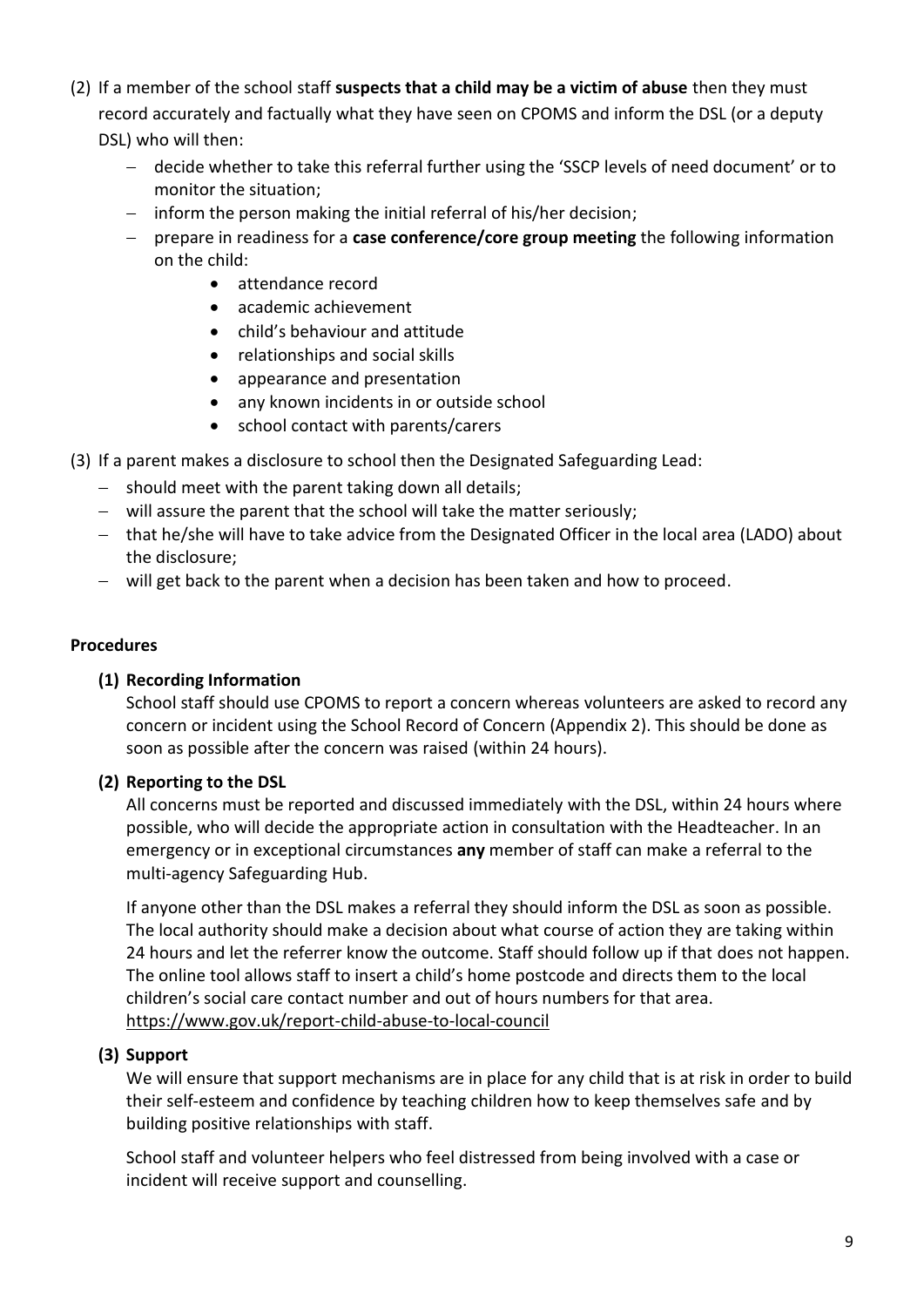### **(4) Confidentiality, Sharing and Withholding Information**

All matters relating to child protection will be treated as confidential and only shared as per the 'Information Sharing Advice for Practitioners' (DfE 2018) guidance. The school will refer to the guidance in the in the data protection: toolkit for schools -

https://www.gov.uk/government/publications/data-protection-toolkit-for-schools guidance to support schools with data protection activity, including compliance with the GDPR.

Information will be shared with staff within the school who 'need to know'. Relevant staff have due regard to Data Protection principles which allow them to share (and withhold) information.

All staff must be aware that they have a professional responsibility to share information with other agencies in order to safeguard children and that the Data Protection Act 1998 and General Data Protection Regulations are not a barrier to sharing information where a failure to do so would place a child at risk of harm. There is a lawful basis for child protection concerns to be shared with agencies who have a statutory duty for child protection.

A child, when confiding information to a member of staff, must be made aware that for the child's own sake this information cannot be kept secret. The child must be reassured that the information will be shared initially with the DSL who will decide what will happen next using the 'SSCP levels of need' document. However, staff are aware that matters relating to child protection and safeguarding are personal to children and families, and that in this respect they are confidential and the Headteacher or DSLs will only disclose information about a child to other members of staff on a need to know basis.

Staff will always undertake to gain parent/carers consent to refer a child to Social Care unless to do so could put the child at greater risk of harm or impede a criminal investigation.

Parents will be made aware of any intention to refer their child to Social Care unless to do so would put the child at greater risk of harm, or impede a criminal investigation and Social Care are consulted if we are not sure. The exception to this process will be in those cases of known FGM where there is a mandatory requirement for the teacher/member of staff to report directly to the Police. The DSL should also be made aware.

All child protection records will be kept in a secure place and separate from the main school file.

### **(5) Multi-agency meetings**

The Designated Safeguarding Lead will attend or ensure the school is represented at:

- all Child Protection Case Conferences (with other appropriate members of staff);
- all Core Group meetings once a child has a Child Protection Plan meetings;
- Team around the Child (TAC), Child in Need (CIN) or any other professional meetings.

On rare occasions if attendance is not possible a report will be provided.

### **(6) Pupils Transferring to another School**

The following procedures will take place if a pupil with a Child Protection Plan or is a looked after child transfers to another school:

 the case social worker will be contacted by the DSL as soon as possible, and within statutory timescales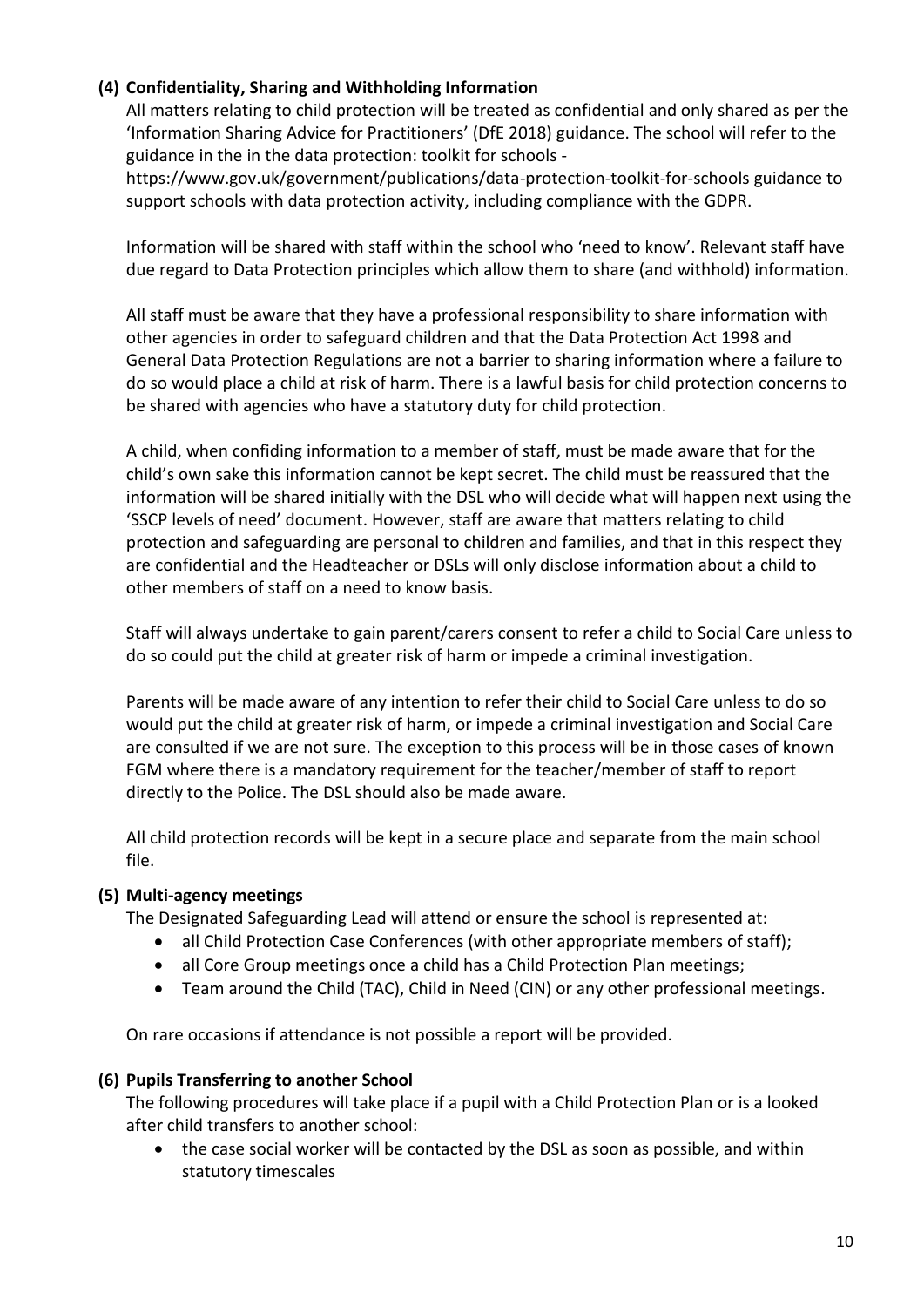- their information is passed to the new school immediately. In addition, consideration should be given to a multi-agency schools transition meeting if the case is complex or on-going.
- child protection records will be passed on (separately from the main school file) to the DSL at the receiving school (records should always follow the child).
- If the transit method requires that a copy of the Child Protection file is retained until such a time that the new school acknowledges receipt of the original file, the copy should be securely destroyed on confirmation of receipt.

### **(7) Training**

We ensure all school staff have equal chances of training, career development and promotion. Periodic training will be organised for all school staff so that they are kept up to date with new information and guide lines concerning equal opportunities.

Training organised or approved by the DSL will take place for school staff, volunteer helpers and governors:

- on induction to the school
- during NQT induction
- throughout the academic year

All school staff must undertake regular, updated training appropriate to their role:

- child protection issues
- restraint training
- recognising signs of abuse
- understand the reasons disabled children are more susceptible to abuse
- handling disclosures
- peer-on-peer / child-on-child abuse (including youth produced sexual imagery, "sexting")
- honour-based violence

### **(8) Monitoring and Evaluation**

A continual process of:

- Governing Body (GB) visits to school
- regular SLT discussion with children and staff
- pupil surveys and discussion and listening to children
- scrutiny of attendance data
- scrutiny of GB minutes
- reviewing logs of bullying/racist/behaviour incidents for SLT and GB to monitor
- review of parental concerns and parental surveys
- review of any 'nurture groups' or small group work with vulnerable children

### **(9) Prevention**

We recognise that the school plays a significant part in the prevention of harm to our children by providing children with good lines of communication with trusted adults, supportive friends and an ethos of protection. The school community will therefore:

- work to establish and maintain an ethos where children feel secure and are encouraged to talk and are always listened to;
- include regular consultation with children e.g. through safety questionnaires, asking children to report whether they have had happy/sad lunchtimes / playtimes;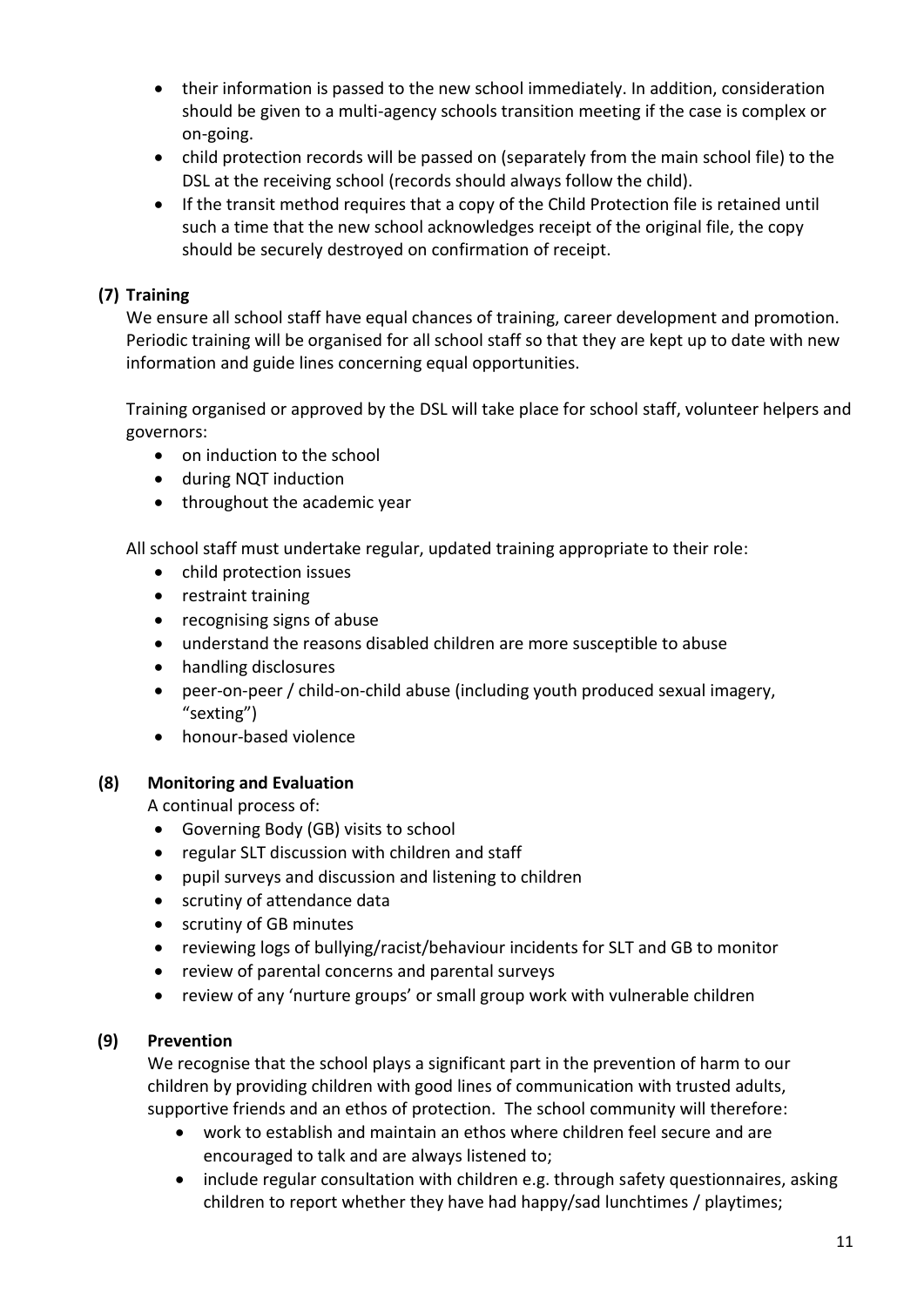- ensure that all children know there is an adult in the school whom they can approach if they are worried or in difficulty;
- include safeguarding across the curriculum, including PSHE, opportunities which equip children with the skills they need to stay safe from harm and to know to whom they should turn for help. In particular this will include anti-bullying work, e-safety, road safety, pedestrian and cycle training. Also focussed work in Year 6 to prepare for transition to Secondary school and more personal safety/independent travel;
- ensure all staff are made aware of school guidance for their use of mobile technology and have discussed safeguarding issues around the use of mobile technologies and their associated risks.

### **Other Safeguarding Challenges**

Schools and society are continually experiencing new challenges, including the following, details of which may be seen in Appendices 3 and 4:

- Positive Touch / Physical Intervention
- SEN-D
- $-$  Peer-on-peer / child-on-child abuse
- Children Missing Education
- $-$  Radicalisation and Extremism
- Child Sexual Exploitation
- Forced Marriage
- $-$  Female Genital Mutilation FGM
- Domestic abuse
- Honour Based Abuse (HBA)
- Youth produced sexual imagery (sexting)
- Anti-Bullying / Cyberbullying
- On-line safety / Cybercrime
- Private Fostering Arrangements
- Racist incidents
- Looked After Children (LAC)
- Whistleblowing

When any member of staff has concerns that a pupil may be at risk of radicalisation or involvement in terrorism, they should speak with the Headteacher and/ or to the DSL, remembering that this can happen both online and offline. They should then follow normal safeguarding procedures. If the matter is urgent then The Police must be contacted by dialing 999. In non-urgent cases where police advice is sought then dial 101. The Department of Education has also set up a dedicated telephone helpline for staff and governors to raise concerns around Prevent (020 7340 7264).

### **Dealing with Allegations against School Staff, School Volunteers, the Headteacher or another Pupil**

All school staff should take care not to place themselves in a vulnerable position with a child. Staff should be aware school's Behaviour Policy – see separate document. Staff will be asked to sign their agreement to comply with the school Code of Conduct and Appendix 1 to the E-Safety and ICT Policy (Staff Acceptable Use) for the safe use of information technology.

If an allegation is made against a member of staff (paid or unpaid) or if anyone has concerns re a person's suitability to work with children, the member of staff will immediately notify the Headteacher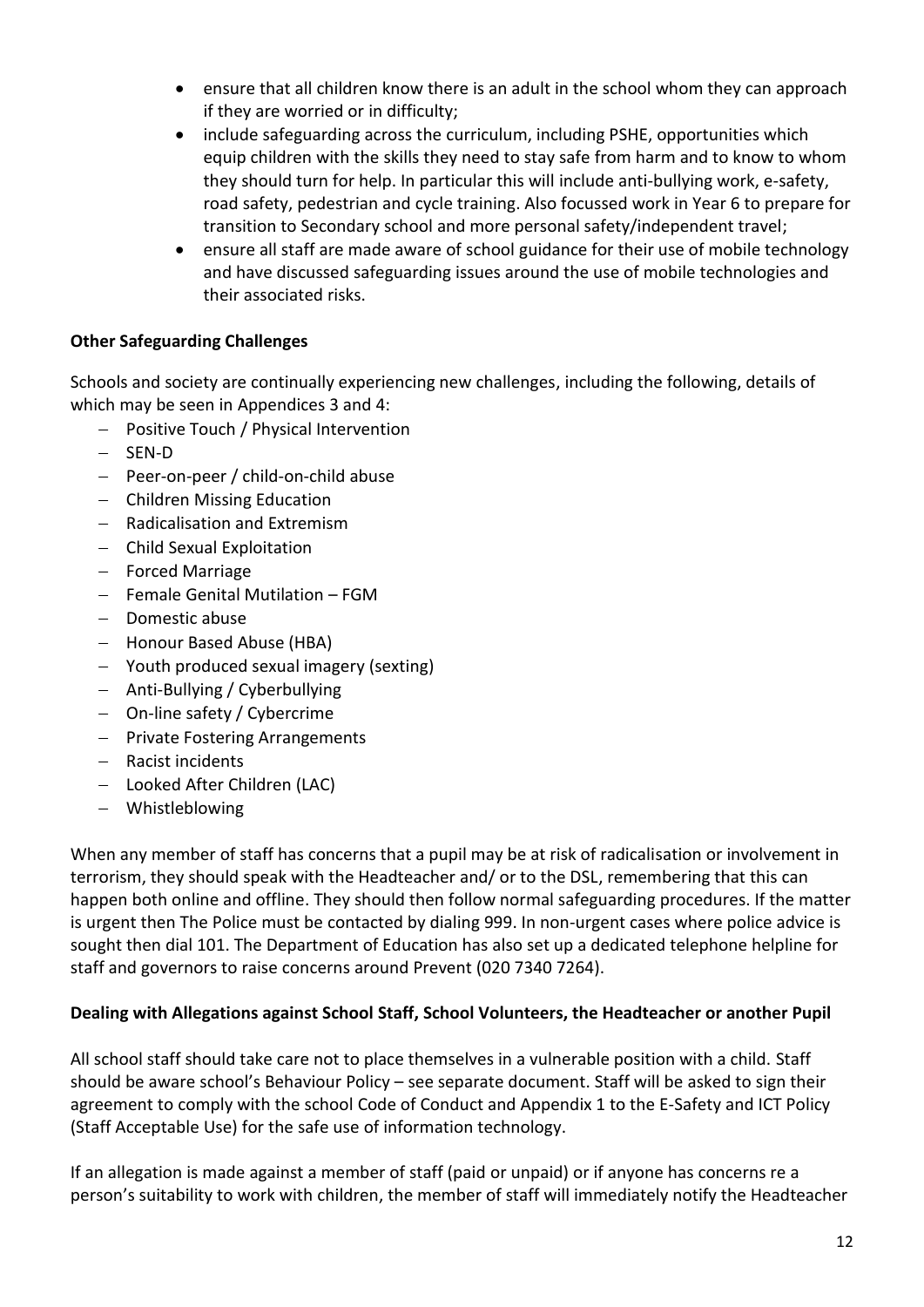and the Headteacher/DSL will discuss the content of the allegation with DSL team members and/or the LADO in some areas at the earliest opportunity or at least within one working day.

Any allegation that concerns the Headteacher must be reported immediately to the Chair of Governors via the Clerk to the Governors, who will consult the Designated Officer in the local area. All staff should have access to contact details for the Chair of Governors.

The School Whistleblowing Policy for managing allegations against staff will be followed and the Chair of Governors notified.

Suspension of any member of staff against whom an allegation has been made, needs careful consideration, and advice of the school's HR consultant should be sought.

The decision to suspend the Headteacher will be made by the Chair of Governors following advice from the school's HR consultant.

### **Raising Awareness of this Policy**

Staff, parents/carers, governors and other interested parties will be made aware of this policy by means of:

- the School Handbook/Prospectus
- the school website
- meetings with parents/carers such as introductory meetings
- communications with home such as newsletters
- reports such as Headteacher reports to the Governing Body

### **Monitoring the Effectiveness of the Policy**

The effectiveness of this policy will be reviewed annually by the DSL, the nominated governor and any recommendations for improvement made to the Governing Body. A safeguarding audit will be undertaken annually.

### **Review**

The Governing Body of HTPD first adopted this policy in 2010. It will be reviewed annually.

**Date last reviewed: January 2022 Date for next review: January 2023**

| Signed:             | Signed:             |
|---------------------|---------------------|
| <b>Mark Sharman</b> | <b>Clare Brunet</b> |

**Holy Trinity Junior & Pewley Down Infant Schools Holy Trinity Junior & Pewley Down Infant Schools ECM Committee**

**Governor & Nominated Safeguarding Governor Headteacher and Designated Safeguarding Lead**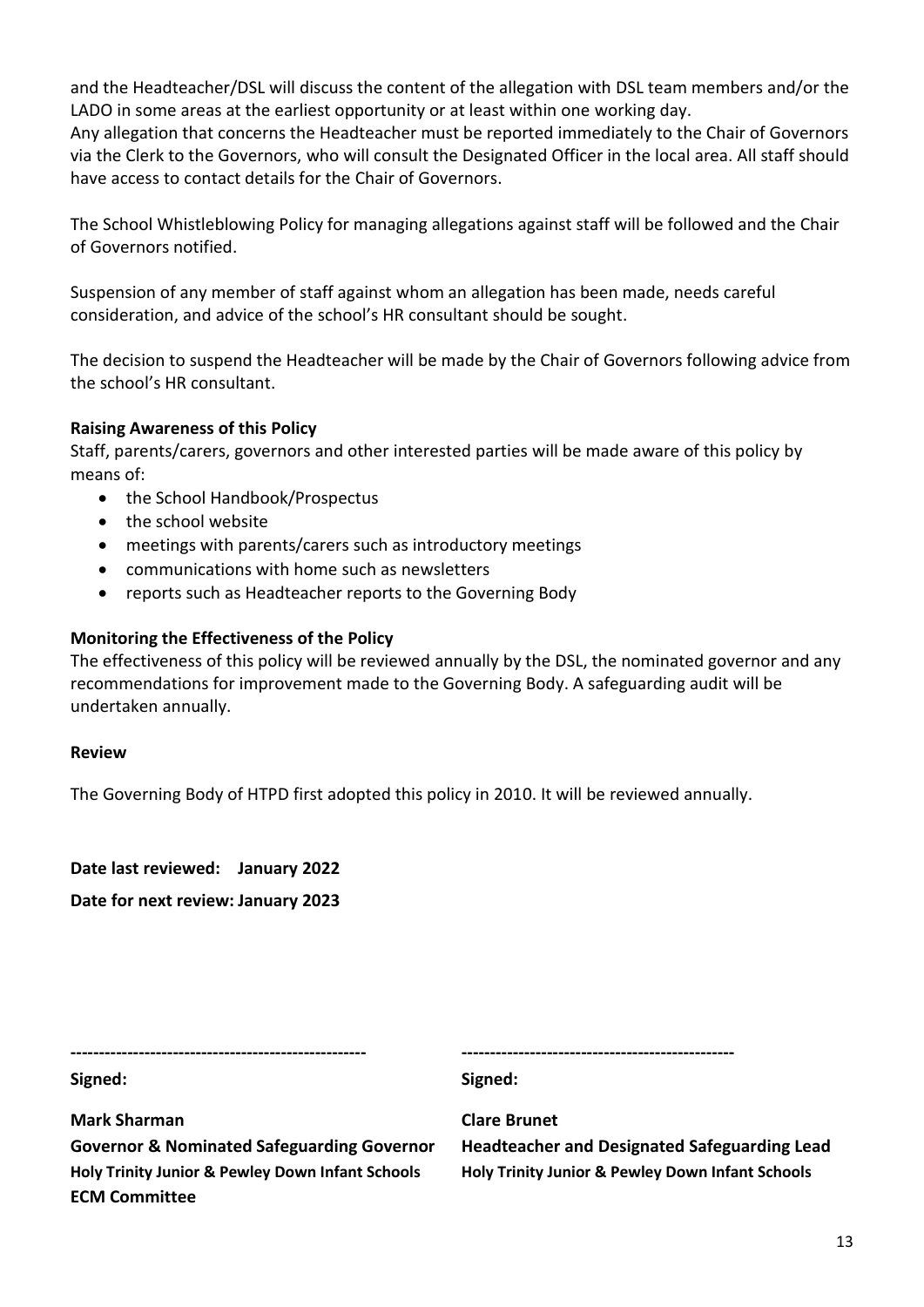

## **Safeguarding Children and Young People**

Holy Trinity Pewley Down School highly values its staff and wishes to encourage their support, contributions and assistance.

It is our duty to ensure that our pupils' welfare is promoted, that they are cared for appropriately and safeguarded from any harm.

This information is to inform you of the measures we need to apply to ensure that all employees and pupils are safe and cared for.

## **Code of Conduct**

Holy Trinity Pewley Down School places the utmost importance on safeguarding. I therefore ask you to read and sign this Code of Conduct, and return it to the School Business Manager.

While we acknowledge that the vast majority of employees behave appropriately whilst working with our pupils, it is essential that the conduct of adults working in a school is governed by certain laws and government guidance. Further, staff and volunteers sometimes express uncertainty as to what is and isn't acceptable and ask for guidance regarding those behaviours which, whilst most probably innocent, may be considered illegal, improper or could be misconstrued by another person.

The following, therefore, gives a guide to appropriate conduct whilst working in or on behalf of the school (e.g. residential visits, out of school activities). Adherence to this code will help to ensure that both children and adults are safe, including protecting staff from the possibility of unfair allegations of misconduct.

### You must:

- Adhere to the school's Child Protection and Safeguarding, Behaviour, Physical Intervention, Photography and Video, Health and Safety and Positive Touch Policies.
- Behave in a mature, respectful, safe, fair and considered manner.
- Provide a good example and a 'positive role model' to pupils (for example in language, dress, attitudes, punctuality, empathy and respect).
- Not behave in a way that could lead a reasonable observer to question your conduct, intentions or suitability to care for other people's children.
- Observe people's rights to confidentiality.
- Not touch children in a manner which would be considered sexual, threatening or intimidating.
- Treat all children equally; if necessary being aware of their individual circumstances.
- Only make arrangements to contact, communicate or meet children outside of school through their parents/guardians, including communication via electronic media, such as e-mail, texting and social networking sites.
- Not develop 'personal' or sexual relationships with children.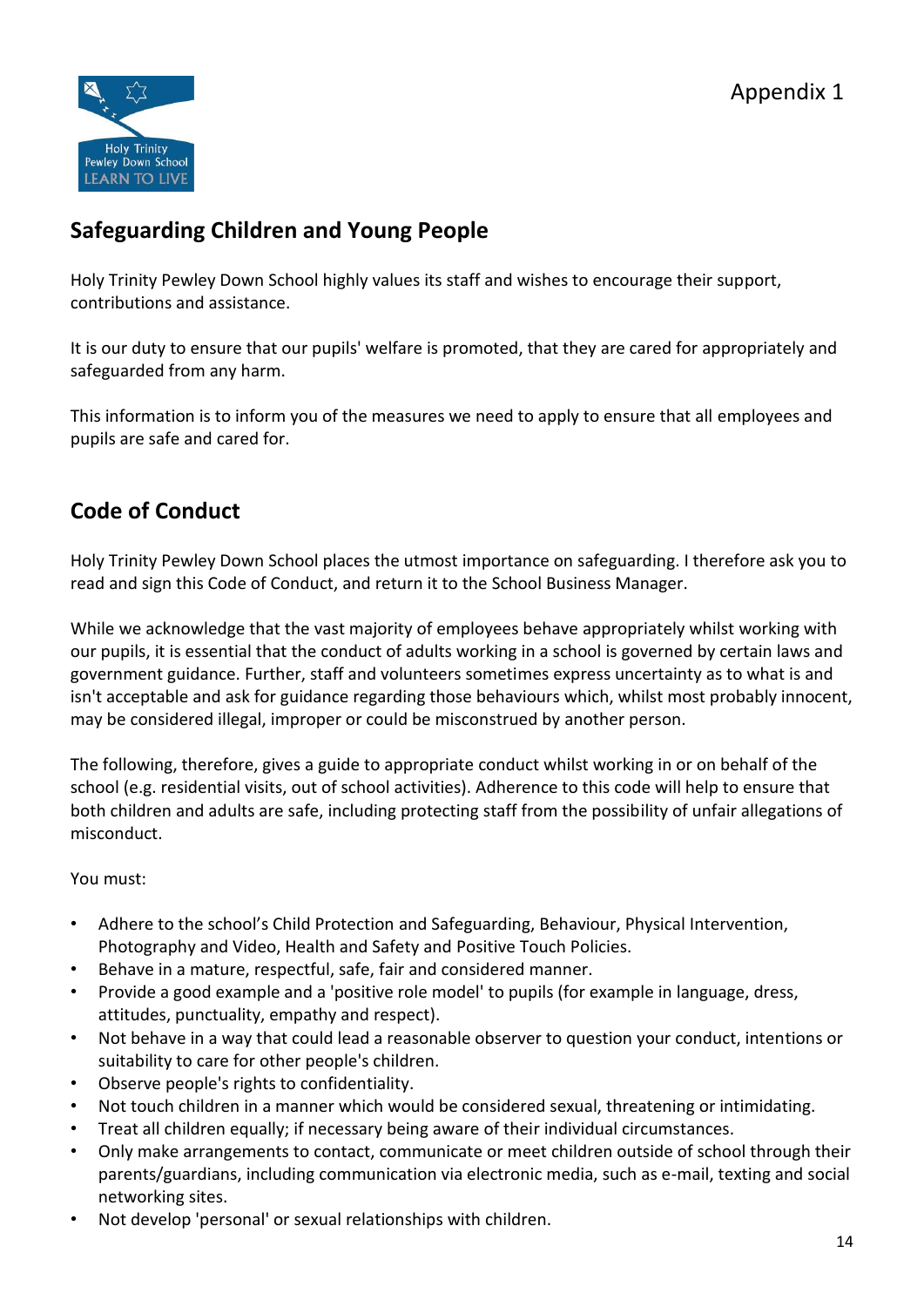- Not push, hit, kick, punch, slap, throw missiles at or smack a child or threaten to do so.
- Not be sarcastic, make remarks or 'jokes' to children of a personal, sexual, racist, discriminatory, intimidating or otherwise offensive nature.
- Not embarrass or humiliate children.
- Not allow, encourage or condone children to act in an illegal, improper or unsafe manner e.g. smoking, drinking alcohol.
- Never undertake any work with children when you are not in a fit and proper state to do so.
- Drive safely and within the law when transporting children and be properly insured.

#### **Report to the headteacher:**

- $\checkmark$  Any behaviour or situation which may give rise to complaint, misunderstanding or misinterpretation.
- $\checkmark$  Any difficulties you experience e.g. coping with an unruly child, situations you anticipate you may not be sufficiently qualified, trained or skilled to deal with or handle well.
- $\checkmark$  Any behaviours of another person working for the school, which gives you, cause for concern. (You will be protected by our 'whistle blowing policy' in these circumstances).

| volunteers and agree to abide by the guidelines contained therein. | have read the school's Code of Conduct for staff and                                                                                                           |
|--------------------------------------------------------------------|----------------------------------------------------------------------------------------------------------------------------------------------------------------|
|                                                                    | Date:                                                                                                                                                          |
| child is being abused - March 2015'.                               | confirm that I have read the documents issued by the DfE<br>entitled 'Keeping Children Safe in Education – September 2021' and 'What to do if you're worried a |

Signed: The contract of the contract of Date:  $\Box$  Date:  $\Box$  Date:  $\Box$  Date:  $\Box$ 

Many thanks for your support of the School and its arrangements for the safety and care of children and adults in our school community. Please keep one copy of this Code of Conduct for yourself and return one to the School Business Manager. Thank you!

Clare Grunes.

............................................ Headteacher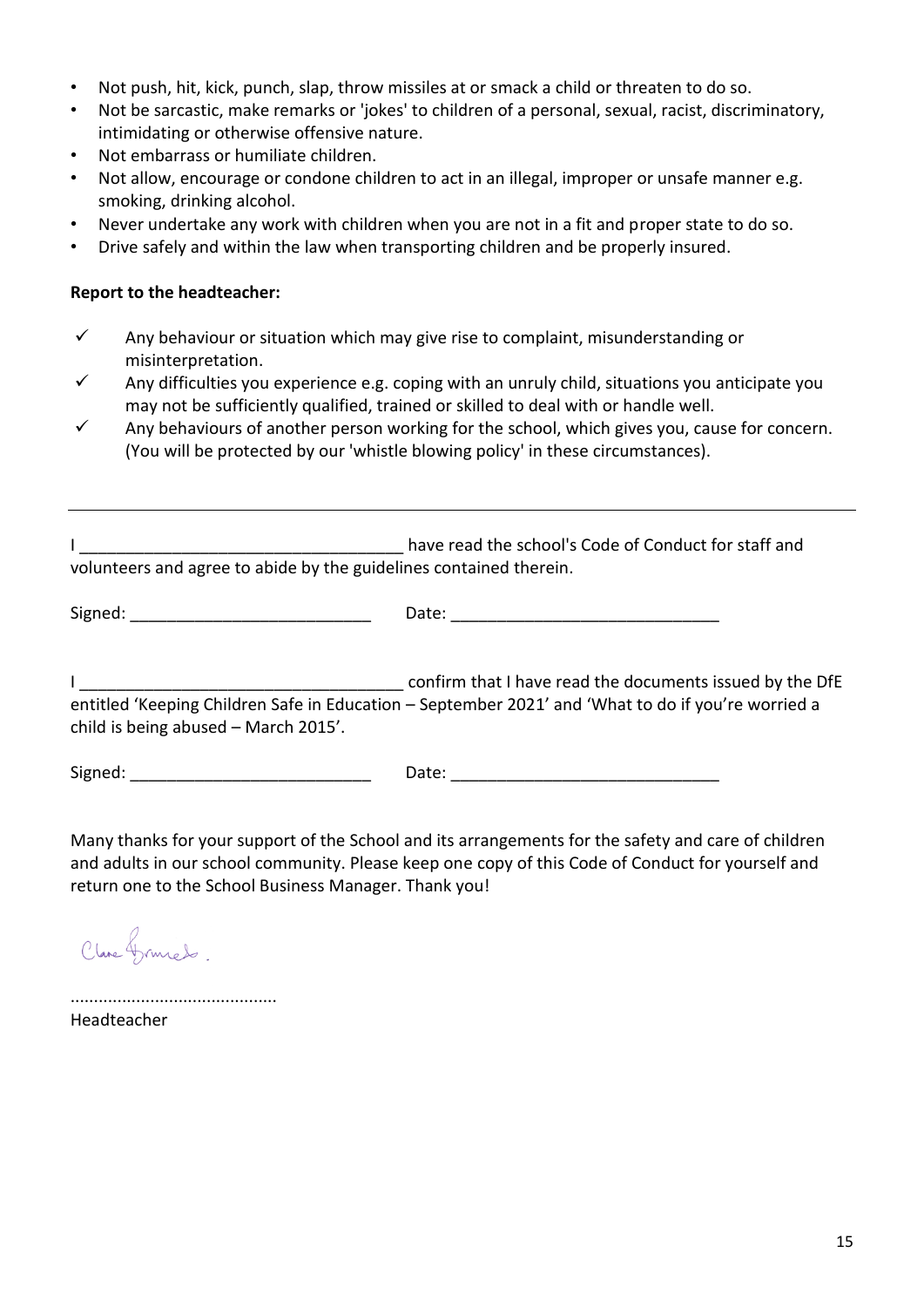

**Date and time of concern:**

**Child's name:**

**Child's DOB:**

**Class / Year Group:**

**Male / Female**

**Your account of the concern:** (what was said, observed, reported and by whom)

**Additional information:** (your opinion, context of concern/disclosure)

**Your response:** (what did you say/do following the concern)

### **Your name:**

**Your signature:**

**Your position in school:**

| Date and time of this recording: | Date given to DSL: |
|----------------------------------|--------------------|
|                                  |                    |

**Action and response of DSL:**

**DSL signature: Date:**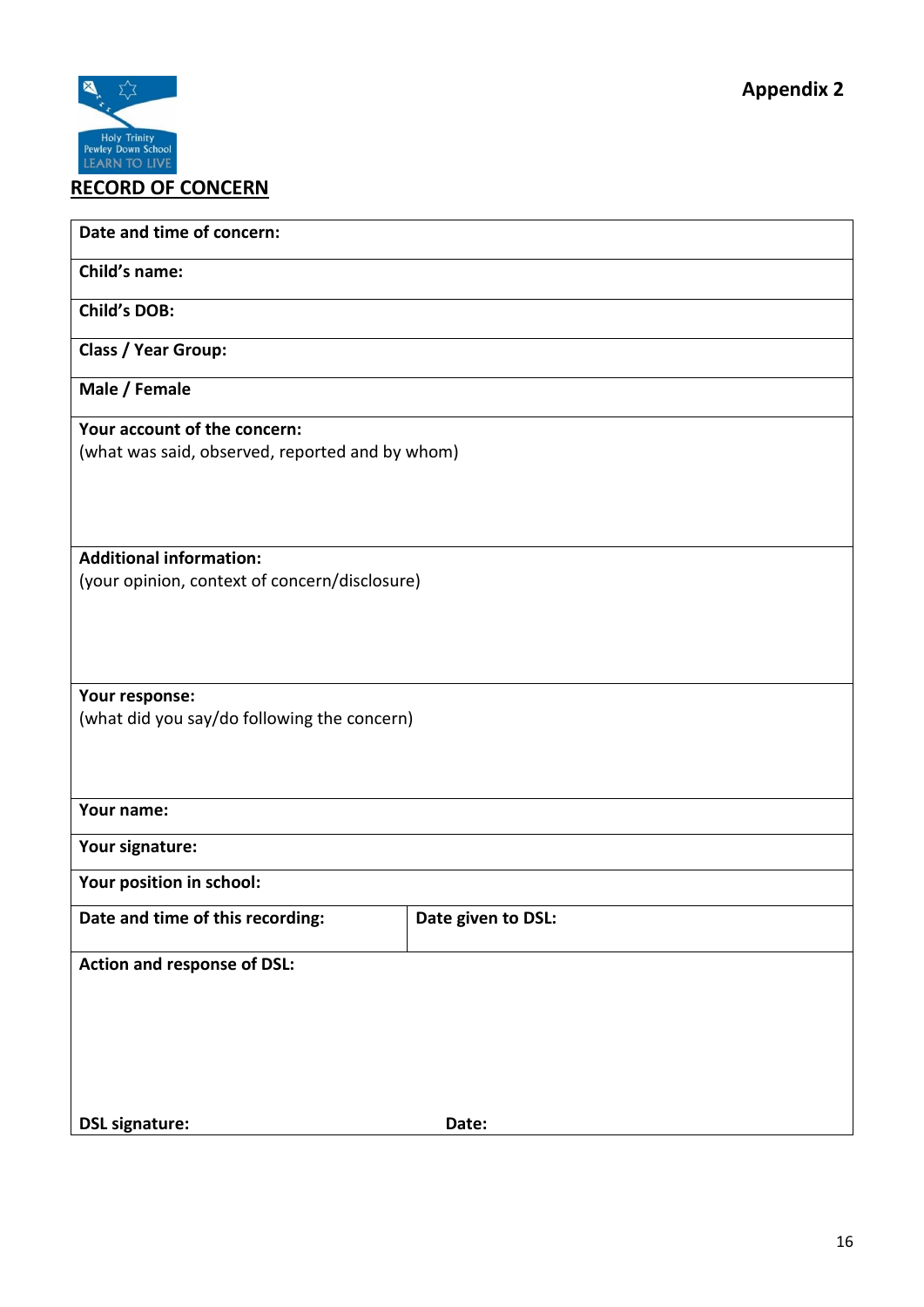### **HTPD Policies related to Safeguarding and Child Protection**

All school policies are saved on the School server in the P:/Drive which is accessible to all staff. Most of the policies referred to in this document will be found in the 'Every Child Matter' (ECM) folder. Staff policies may be found in the 'Staffing' folder. Certain policies are also available on the School website in the Policies tab.

### **(1) Whistleblowing**

We recognise that children cannot be expected to raise concerns in an environment where staff fail to do so. All staff should be aware of their duty to raise concerns, where they exist, about the management of child protection, which may include the attitude or actions of colleagues. If it becomes necessary to consult outside the school, they should speak in the first instance, to the Local Area (LADO) following the Whistleblowing Policy. Whistle-blowing re the Headteacher should be made to the Chair of Governors who can be contacted through the Clerk to the Governing Body.

### **(2) Positive Touch / Physical Intervention**

The HTPD policy on Positive Touch / Physical Intervention is set out in a separate document. We acknowledge that staff must only ever use physical intervention as a last resort, when a child is endangering him/herself or others, and that at all times it must be the minimal force necessary to prevent injury to another person. Any incidences should be recorded and signed by a witness.

Staff who are likely to need to use physical intervention will be appropriately trained physical intervention which causes injury or distress to a child may be considered under child protection or disciplinary procedures. We recognise that touch is appropriate if needed to meet the needs of the child and all staff have been given 'Safe Practice' guidance to ensure they are clear about their professional boundaries.

### **(3) Online and E-safety**

The HTPD policy on the risks to our children through the misuse of information technology is set out in a separate document (E-Safety and ICT Policy). The online safety coordinator is Tom Everard.

Risks include:

- inappropriate contact: from people who may wish to abuse, exploit or bully them
- inappropriate conduct: because of their own and others' online behaviour, e.g. the personal information they make public on social networking site, cyberbullying
- inappropriate content: being able to access or being sexually explicit, racist, violent, extremist or other harmful material, either through choice or in error
- commercialism: being the targets of aggressive advertising and marketing messages
- enabling viruses and spyware by careless or misinformed use of their or others computers, smartphones, tablets or games consoles

### **(4) SEN-D**

Three times more likely to be abused, these children can have a vast range of complex needs, from physical difficulties and sensory impairments to communication and interaction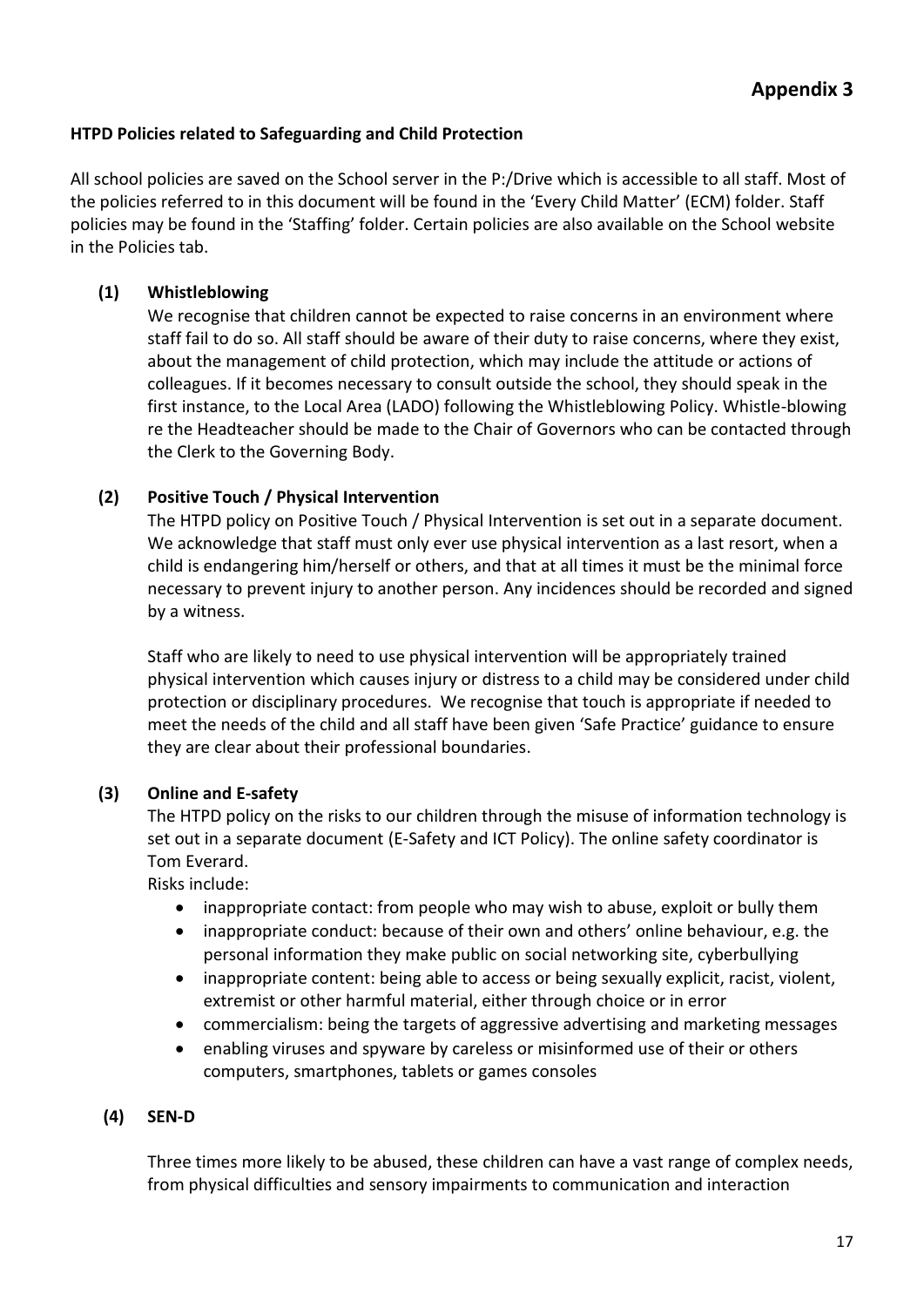difficulties and difficulties with cognition and learning. Additional barriers can exist when recognising abuse and neglect in this group of children. We recognise:

- $\circ$  assumptions can be made that indicators of possible abuse such as behaviour, mood and injury relate to the child's disability without further exploration;
- $\circ$  children with SEN and disabilities can be disproportionally impacted by things like bullying- without outwardly showing any signs; and
- o communication barriers and difficulties in overcoming these barriers may prevent them from disclosing abuse.

We recognize that additional resources (e.g. a signer) may be required for these children to have the opportunity to give their account of abuse and their wishes and feelings heard. The staff who are best understand their condition and difficulties should support them throughout an investigation. All staff should be trained to understand the reasons these children are more susceptible to abuse and any member of staff working directly with a disabled child should undergo additional LSCB training. Safeguarding disabled children; practice guidance:

### [https://www.gov.uk/government/uploads/system/uploads/attachment\\_data/file/190544/0](https://www.gov.uk/government/uploads/system/uploads/attachment_data/file/190544/00374-%202009DOM-EN.pdf) 0374- [2009DOM-EN.pdf](https://www.gov.uk/government/uploads/system/uploads/attachment_data/file/190544/00374-%202009DOM-EN.pdf)

### **(5) Children Missing Education (CME)**

The HTPD policy on Attendance is set out in a separate document. A child going missing from education (particularly on repeat occasions) is a potential indicator of abuse or neglect and may also be an indicator of travelling to conflict zones, sexual exploitation, FGM and forced marriage. School will inform the local authority of any pupil who is going to be deleted from the admission register where they:

- o are being home educated
- o have ceased to attend and no longer live within reasonable distance of the school
- o have been certified by the school medical officer as unfit to attend school before ceasing to be of compulsory school age
- $\circ$  are in custody for more than four months and school does not believe they will be returning to school after the end of that period; or
- o have been permanently excluded

The School must inform the local authority of any pupil who fails to attend school regularly, or has been absent for a continuous period of 10 school days or more. The DSL will monitor unauthorised absences and take appropriate action including notifying the local authority particularly where children go missing on repeat occasions and/or are missing for periods during the school day in conjunction with 'Children Missing Education: Statutory Guidance for Local Authorities<sup>1</sup> and Surrey County Council Safeguarding Children Missing Education Policy 2017<sup>2</sup>.

[https://www.surreycc.gov.uk/\\_\\_data/assets/pdf\\_file/0005/109589/Children-Missing-Education-Policy-CME.pdf](https://www.surreycc.gov.uk/__data/assets/pdf_file/0005/109589/Children-Missing-Education-Policy-CME.pdf)

### **(6) Anti-bullying**

1

The HTPD policy on anti-bullying is set out in a separate document and acknowledges that to allow or condone bullying may lead to consideration under child protection procedures. This

<sup>1</sup> <https://www.gov.uk/government/publications/children-missing-education>

<sup>2</sup> [https://www.surreycc.gov.uk/\\_\\_data/assets/pdf\\_file/0005/109589/Children-Missing-Education-Policy-CME.pdf](https://www.surreycc.gov.uk/__data/assets/pdf_file/0005/109589/Children-Missing-Education-Policy-CME.pdf)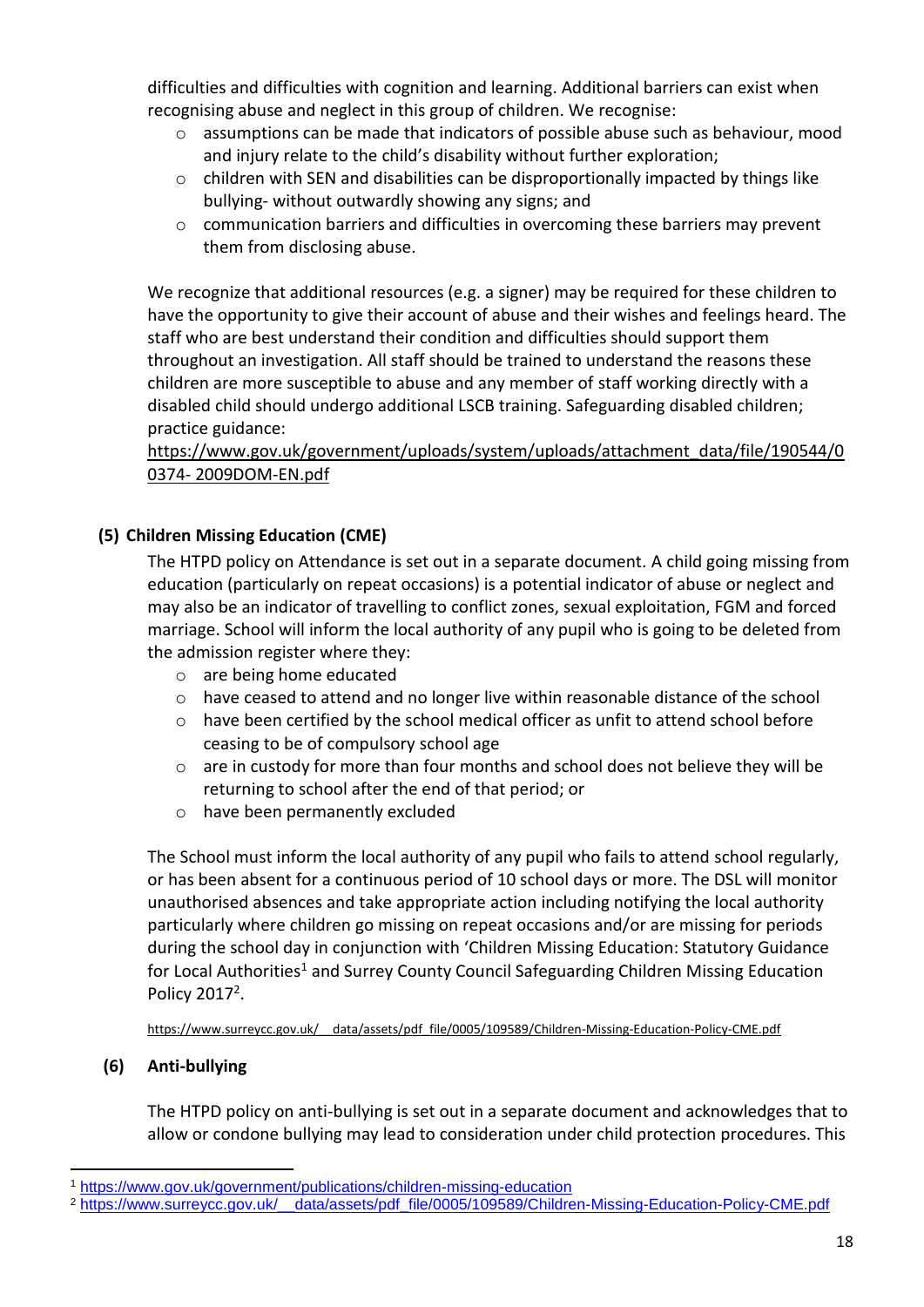includes all forms e.g. cyber, racist, homophobic and gender related bullying. We keep a record of known bullying incidents. All staff are aware that children with SEND and / or differences/perceived differences are more susceptible to being bullied / victims of child abuse.

### **(7) Safer Recruitment**

The HTPD policy on safer recruiting is set out in a separate document.

### **(8) GDPR Policy**

The GDPR Policy together with the HTPD procedures is set out separately.

### **(9) Racist Incidents and Equality Policy**

The HTPD policy on racist incidents is set out separately, and acknowledges that repeated racist incidents or a single serious incident may lead to consideration under child protection procedures. We keep a record of racist incidents.

### **(10) Behaviour policy**

The HTPD policy on children's behaviour is set out in a separate document.

### **(11) Disciplinary and Capability Policy** The HTPD policy on staff discipline and capability is set out in a separate document.

### **(12) Administration of Medicine Policy**

The HTPD policy on administration of medicine is set out in a separate document.

### **(13) PSHE and RSE policies**

The HTPD policy on the teaching of PSHE and RSE is set out in separate documents.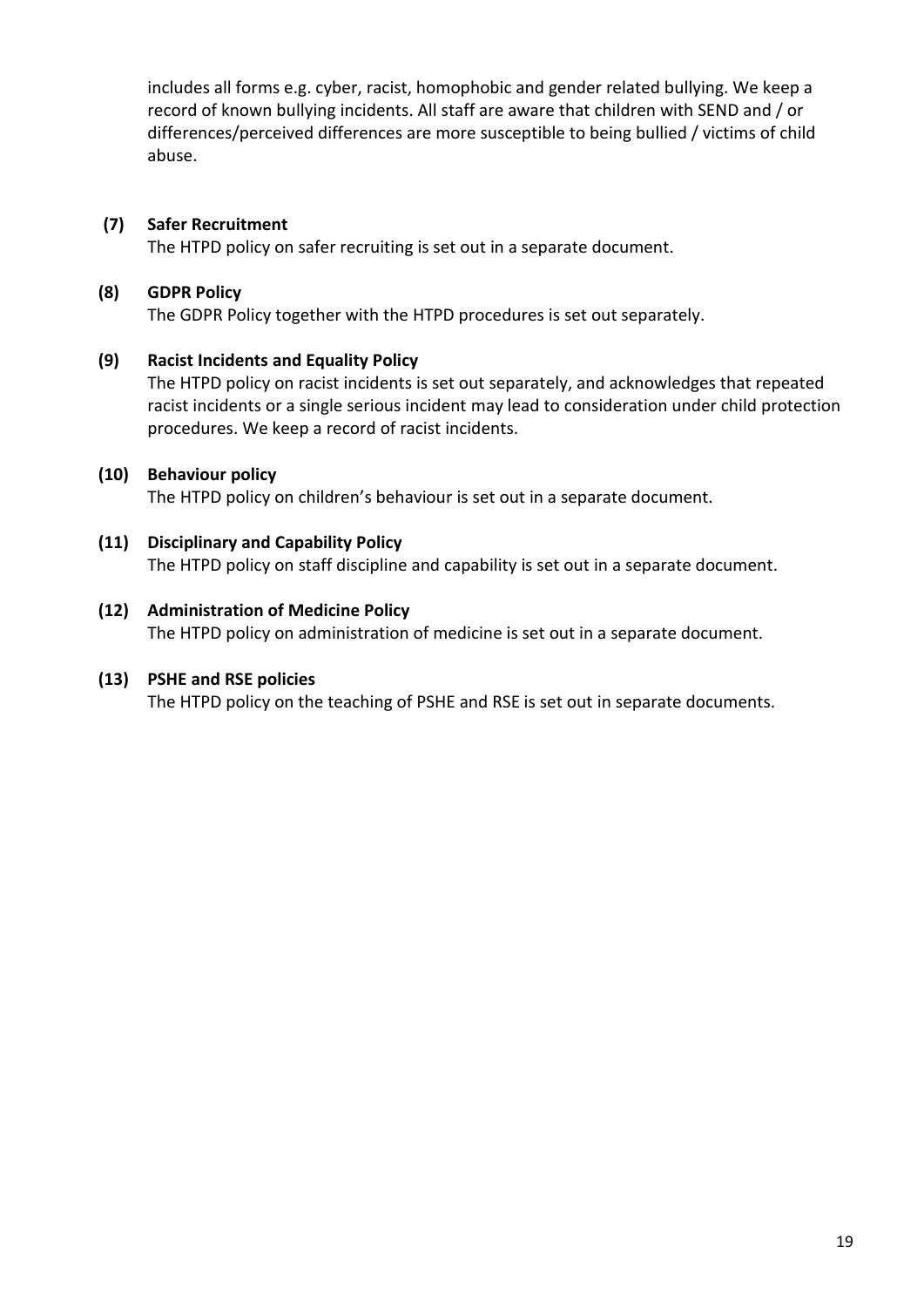### **Information on specific categories of abuse**

### **Physical abuse**

Physical abuse may involve hitting, shaking, throwing, poisoning, burning or scalding, drowning, suffocating, or otherwise causing physical harm to a child. Physical harm may also be caused when a parent or carer fabricates the symptoms of, or deliberately induces, illness in a child.

Most children collect cuts and bruises quite routinely as part of the rough and tumble of daily life. But accidental injuries normally occur on the bony prominences – e.g. knees, shins.

Injuries on the *soft* areas of the body are more likely to be inflicted intentionally and should therefore make us more alert to other concerning factors that may be present.

A body map can assist in the clear recording and reporting of physical abuse. The body map should only be used to record observed injuries and no child should be asked to remove clothing by a member of staff of the School.

In the context of the School, it is normal to ask about a noticeable injury. Concern should be increased when:

- the explanation given does not match the injury
- the explanation uses words or phrases that do not match the vocabulary of the child (adult words)
- no explanation is forthcoming
- the child (or the parent/carer) is secretive or evasive
- the injury is accompanied by allegations of abuse or assault

### **Emotional abuse**

The persistent emotional maltreatment of a child such as to cause severe and persistent adverse effects on the child's emotional development.

It may involve conveying to a child that they are worthless or unloved, inadequate, or valued only insofar as they meet the needs of another person. It may include not giving the child opportunities to express their views, deliberately silencing them or 'making fun' of what they say or how they communicate. It may feature age or developmentally inappropriate expectations being imposed on children.

These may include interactions that are beyond a child's developmental capability, as well as overprotection and limitation of exploration and learning, or preventing the child participating in normal social interaction. It may involve seeing or hearing the ill-treatment of another.

It may involve serious bullying (including cyber bullying), causing children frequently to feel frightened or in danger, or the exploitation or corruption of children. Some level of emotional abuse is involved in all types of maltreatment of a child, although it may occur in isolation.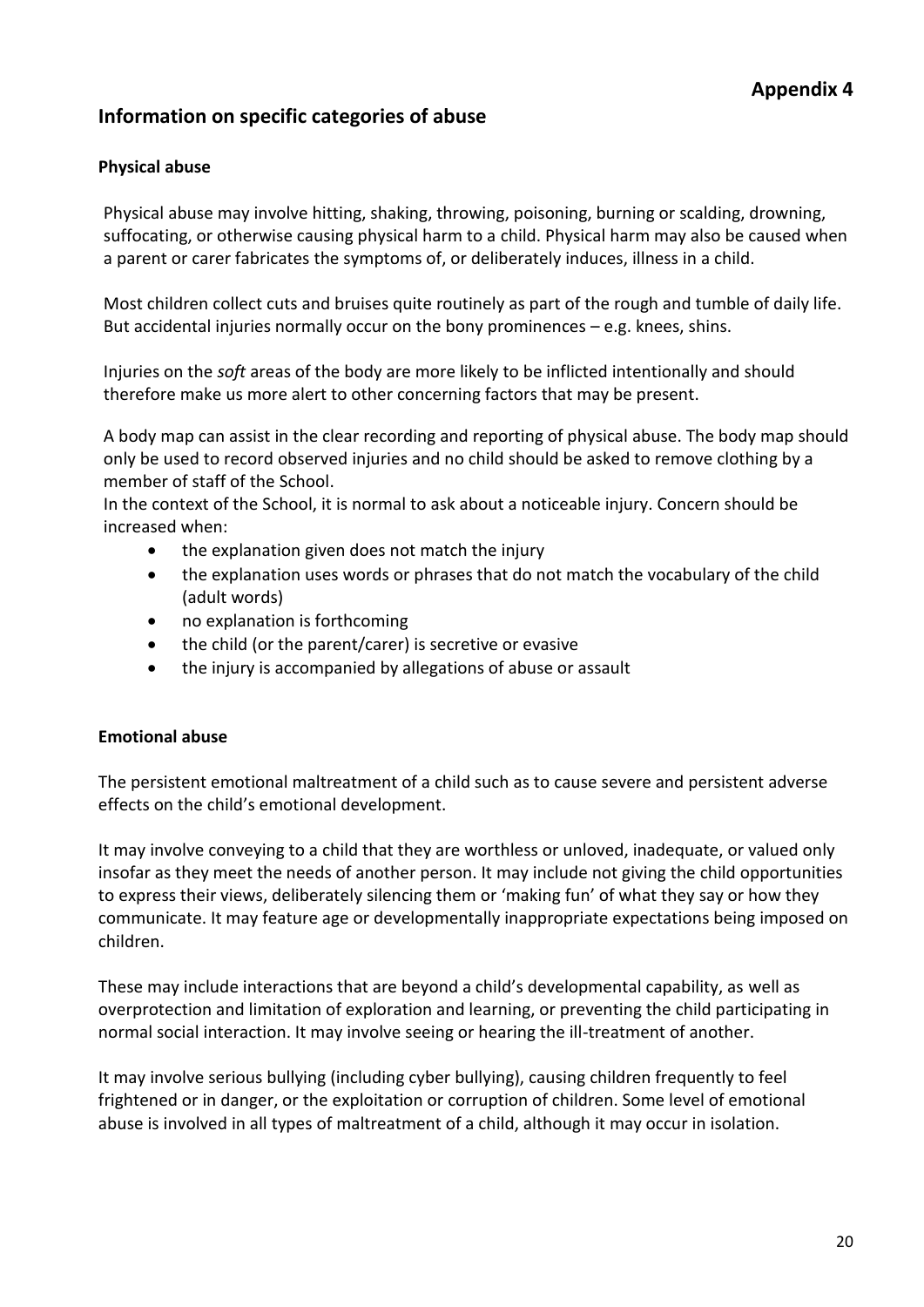#### **Sexual abuse**

Involves forcing or enticing a child or young person to take part in sexual activities, not necessarily involving a high level of violence, whether or not the child is aware of what is happening.

The activities may involve physical contact, including assault by penetration (for example, rape or oral sex) or non-penetrative acts such as masturbation, kissing, rubbing and touching outside of clothing. They may also include non-contact activities, such as involving children in looking at, or in the production of, sexual images, watching sexual activities, encouraging children to behave in sexually inappropriate ways, or grooming a child in preparation for abuse (including online).

Sexual abuse is not solely perpetrated by adult males. Women can also commit acts of sexual abuse, as can other children.

### **Neglect**

Neglect is the persistent failure to meet a child's basic physical and/or psychological needs, likely to result in the serious impairment of the child's health or development.

Neglect may occur during pregnancy as a result of maternal substance abuse. Once a child is born, neglect may involve a parent or carer failing to: provide adequate food, clothing and shelter (including exclusion from home or abandonment), protect a child from physical and emotional harm or danger, ensure adequate supervision (including the use of inadequate care-givers), ensure access to appropriate medical care or treatment.

It may also include neglect of, or unresponsiveness to, a child's basic emotional needs.

School will use th[e Graded Care Profile 2](https://www.surreyscp.org.uk/professionals/resources-for-professionals/abuse-neglect/) tool to support better identification and intervention in cases of neglect.

#### **Peer-on-peer / child-on-child abuse**

Sexual violence and sexual harassment can occur between children of any age and sex. It can occur through a single child or a group of children sexually assaulting or sexually harassing a single child or group of children.

Children who are victims of sexual violence and sexual harassment will find the experience stressful and distressing. This will, in all likelihood, adversely affect their education attainment as well as their emotional well-being. Sexual violence and sexual harassment exist on a continuum and may overlap; they can occur online and offline (both physically and verbally) and are never acceptable. It is important that all victims are taken seriously and offered appropriate support.

Reports of sexual violence and sexual harassment are extremely complex to manage. It is essential that victims are protected, offered appropriate support and every effort is made to ensure their education is not disrupted. It is also important that other children, adults and school staff are supported and protected as appropriate.

We recognise that children are capable of abusing their peers and have considered our school's responsibilities in this area (covering expectations set out in the Sexual Violence and Sexual Harassment between Children in Schools and Colleges guidance (DfE 2018) and KCSIE 2021);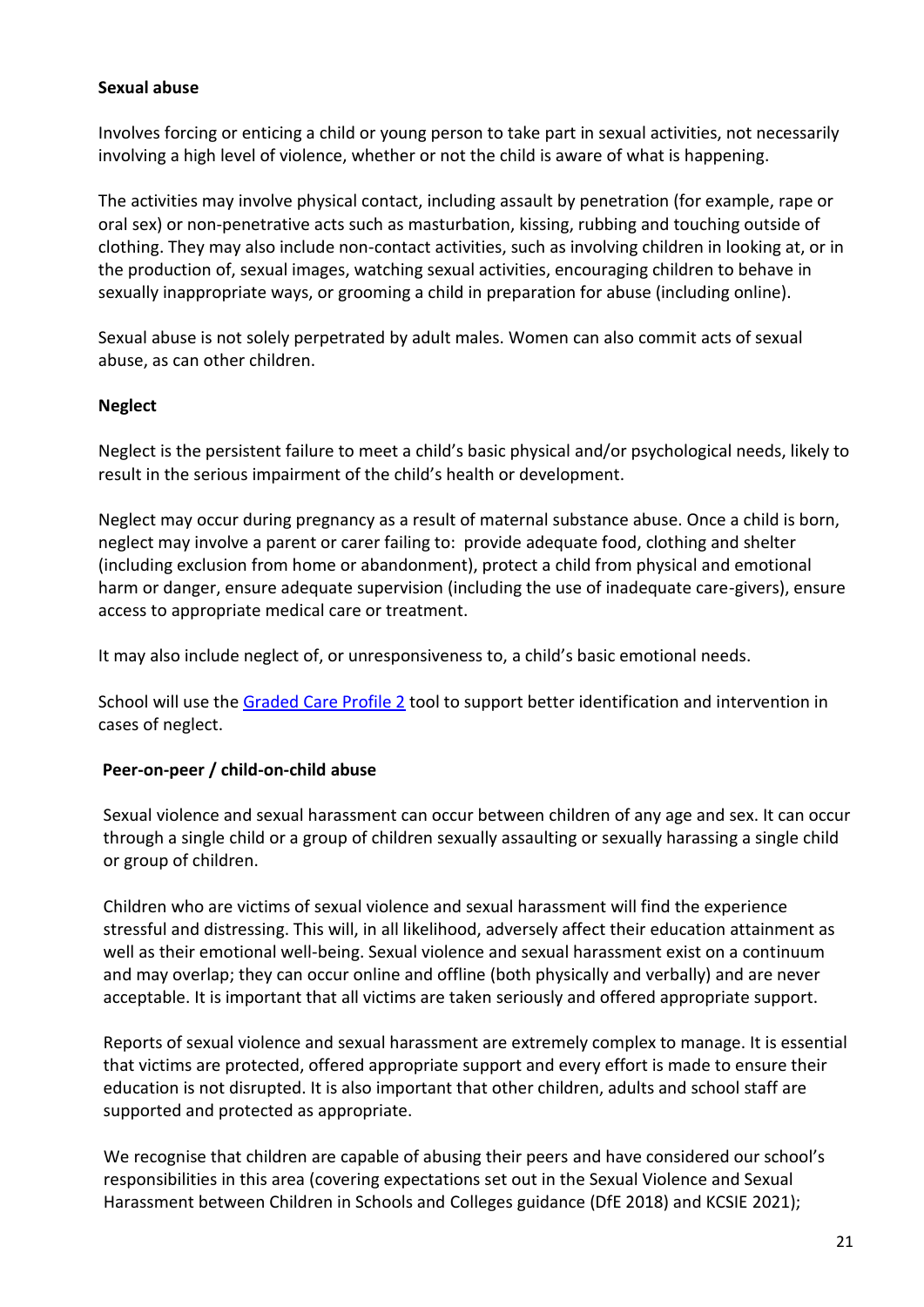children with intra-familial abuse in their histories, living with domestic abuse, LAC and children who have suffered bereavement feature as those who may abuse or have been abused by their peers but this can happen to any child. Peer-on-peer / child-on-child abuse is captured in four key definitions:

- (1) The definition for domestic abuse (Home Office 2013) relates to young people aged 16 and 17 who experience physical, emotional, sexual and/or financial abuse, and coercive control, in their intimate relationships
- (2) The definition for child sexual exploitation (KCSIE September 2021, p 11) captures young people aged under- 18 who are sexually abused in the context of exploitative relationships, contexts and situations by a person of any age – including another young person
- (3) The definition for young people who display harmful sexual behaviour refers to any young person, under the age of 18, who demonstrates behaviour outside of their normative parameters of development (this includes, but is not exclusive to abusive behaviours) (Hackett 2011, NICE 2014)
- (4) Serious youth violence is defined with reference to offences (as opposed to relationships/contexts) and captures all those of the most serious in nature. (London Safeguarding Children Board 2009)

The term peer-on-peer / child-on-child abuse can refer to all of these definitions as well as cyber, racist, homophobic or gender related issues. Any response to peer-on-peer / child-on-child abuse needs to cut across these definitions and capture the complex web of young people's experiences. We will:

- o be clear that sexual violence and sexual harassment is not acceptable
- $\circ$  apply the child protection procedures to both the victim and alleged abuser (under 18 years of age) (using the Brook sexual behaviours traffic light tool in cases of peer-on-peer / childon-child sexual abuse)
- $\circ$  put the victim's welfare first if there is any conflict of interest
- o ensure all abusers are held accountable for their behaviours
- o ensure early referral and intervention
- o recognise that comprehensive assessment and therapeutic intervention by skilled child care professionals is needed

Children making any report of sexual violence or sexual harassment including "upskirting" (The Voyeurism Offences Act 2019) will be taken seriously, kept safe and be well supported. Following a report, the DSL will make an immediate risk and needs assessment on a case-by-case basis.

The risk assessment will consider:

- The victim, especially their protection and support.
- The alleged perpetrator, their support needs and any discipline action.
- All other children at the School.
- The victim and the alleged perpetrator sharing classes and space at School.
- The risk assessment will be recorded and kept under review.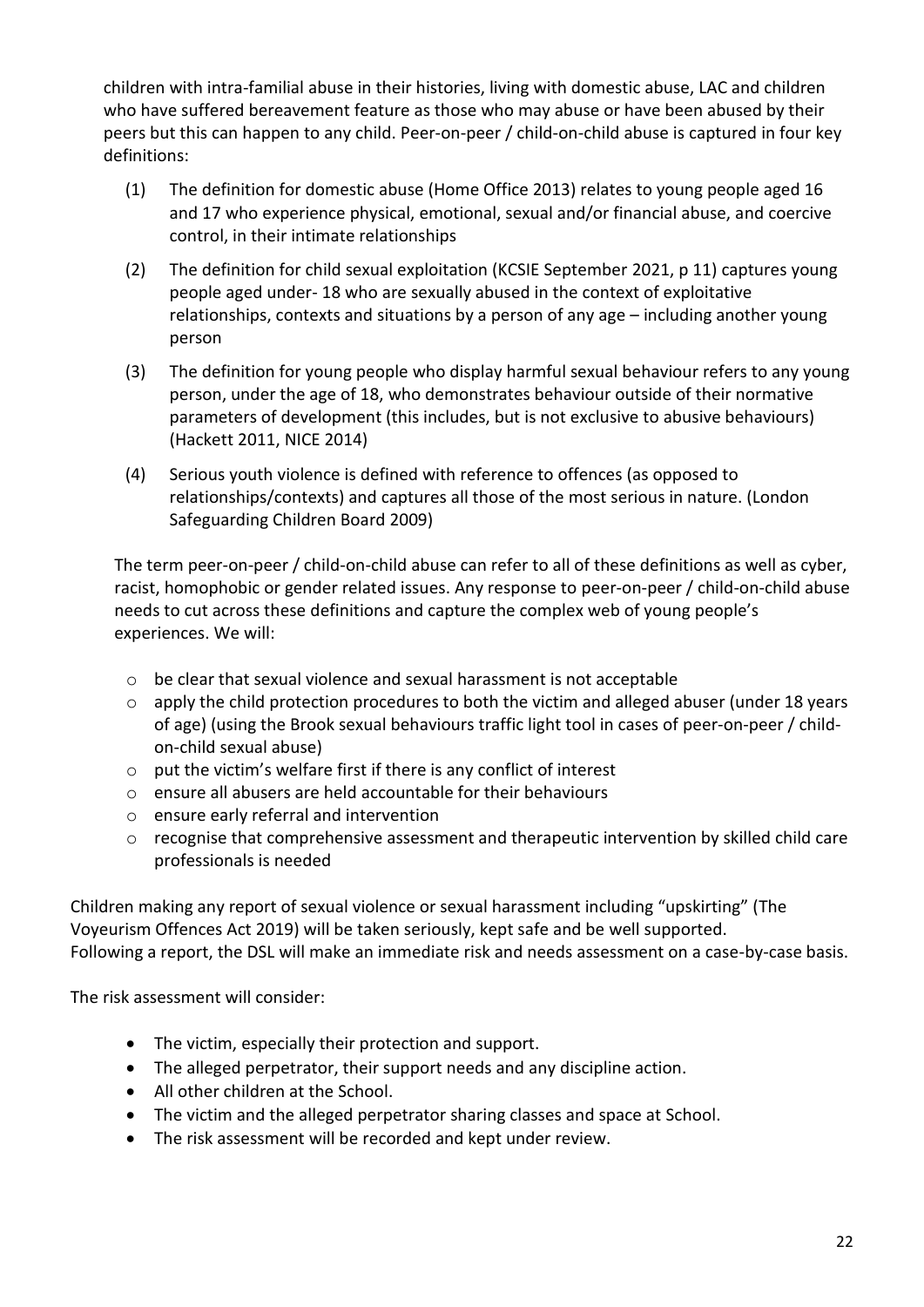Where there has been other professional intervention and/or other specialist risk assessments, these professional assessments will be used to inform the School's approach to supporting and protecting children.

Support regarding risk assessments can be accessed from th[e Education Safeguarding Team](https://www.surreycc.gov.uk/schools-and-learning/teachers-and-education-staff/educational-advice-and-support/safeguarding) – [education.safeguarding@surreycc.gov.uk](mailto:education.safeguarding@surreycc.gov.uk)

### **Radicalisation, Extremism and Terrorism**

From 1 July 2018 schools are subject to a duty under section 26 of the Counter-Terrorism and security Act 2018, in the exercise of their functions, to have "due regard to the need to prevent people from being drawn into terrorism". This duty is known as the Prevent duty and is seen as part of schools' wider safeguarding duties. Since 2010, when the Government published the Prevent Strategy, there has been an awareness of the specific need to safeguard children, young people and families from violent extremism. There have been a number of local and national incidents where extremist groups have attempted to radicalise vulnerable children and young people to hold extreme views including views justifying political, religious, sexist or racist violence, or to steer them into a rigid and narrow ideology that is intolerant of diversity and leaves them vulnerable to future radicalisation

Terrorism is an action that endangers or causes serious violence to a person/people; causes serious violence to a person/people; causes serious damage to property; or seriously interferes with an electronic system. The use or threat must be designed to influence the government or to intimidate the public and is made for the purpose of advancing a political, religious or ideological cause.

HTPD seeks to protect children and young people against the messages of all violent extremism including, but not restricted to, those linked to Islamist ideology, or to Far Right / Neo Nazi / White Supremacist ideology, Irish Nationalist and Loyalist paramilitary groups, and extremist Animal Rights movements.

HTPD values freedom of speech and the expression of beliefs / ideology as fundamental rights underpinning our society's values. Both pupils and teachers have the right to speak freely and voice their opinions; however, free speech that is designed to manipulate the vulnerable or that leads to violence and harm of others goes against the moral principles in which freedom of speech cannot be condoned. It is subject to laws and policies governing equality, human rights, community safety and community cohesion

The school governors, the Headteacher / DSL will assess the level of risk within the school and put actions in place to reduce that risk. Risk assessment may include, the use of school premises by external agencies, anti-bullying policy and other issues specific to the school's profile, community and philosophy

Threats from terrorism in the United Kingdom may include the exploitation of vulnerable people, to involve them in terrorism or in activity in support of terrorism. The normalisation of extreme views may also make children and young people vulnerable to future manipulation and exploitation and the Governors are clear that this should be viewed as a safeguarding concern.

### **Indicators of vulnerability to Radicalisation**

1. Radicalisation refers to the process by which a person comes to support terrorism and forms of extremism leading to terrorism.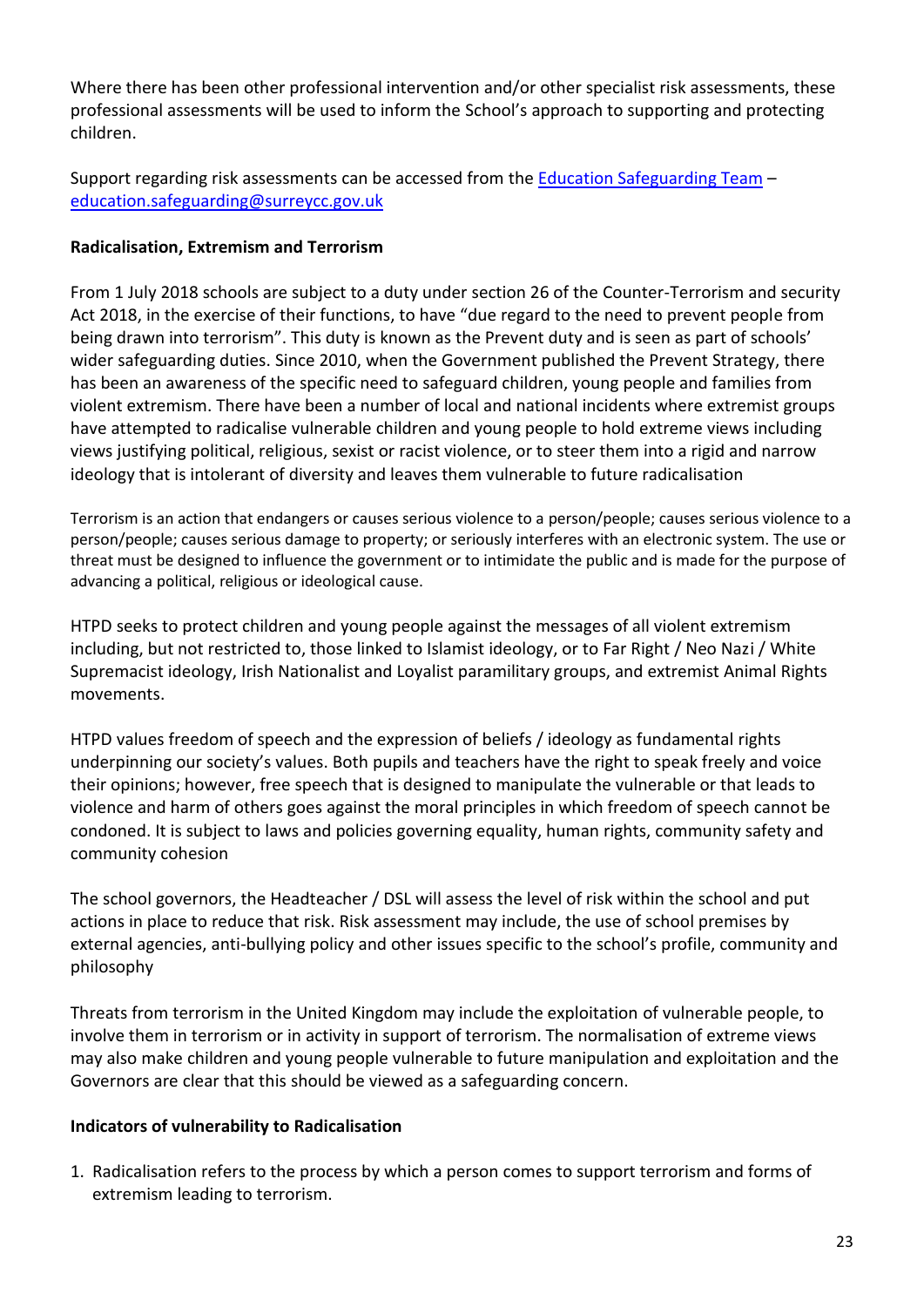2. Extremism is defined by the Government in the Prevent Strategy as:

Vocal or active opposition to fundamental British values, including democracy, the rule of law, individual liberty and mutual respect and tolerance of different faiths and beliefs. We also include in our definition of extremism calls for the death of members of our armed forces, whether in this country or overseas.

- 3. Extremism is defined by the Crown Prosecution Service as:
	- The demonstration of unacceptable behaviour by using any means or medium to express views which:
		- $\circ$  Encourage, justify or glorify terrorist violence in furtherance of particular beliefs;
		- o Seek to provoke others to terrorist acts;
		- o Encourage other serious criminal activity or seek to provoke others to serious criminal acts; or
		- o Foster hatred which might lead to inter-community violence in the UK.
- 4. There is no such thing as a "typical extremist": those who become involved in extremist actions come from a range of backgrounds and experiences, and most individuals, even those who hold radical views, do not become involved in violent extremist activity.
- 5. Pupils may become susceptible to radicalisation through a range of social, personal and environmental factors - it is known that violent extremists exploit vulnerabilities in individuals to drive a wedge between them and their families and communities. It is vital that school staff are able to recognise those vulnerabilities.
- 6. Indicators of vulnerability include:
	- $\circ$  Identity Crisis the pupil is distanced from their cultural / religious heritage and experiences discomfort about their place in society;
	- o Personal Crisis the pupil may be experiencing family tensions; a sense of isolation; and low self-esteem; they may have dissociated from their existing friendship group and become involved with a new and different group of friends; they may be searching for answers to questions about identity, faith and belonging;
	- o Personal Circumstances migration; local community tensions; and events affecting the pupil's country or region of origin may contribute to a sense of grievance that is triggered by personal experience of racism or discrimination or aspects of Government policy;
	- $\circ$  Unmet Aspirations the pupil may have perceptions of injustice; a feeling of failure; rejection of civic life;
	- $\circ$  Experiences of Criminality which may include involvement with criminal groups, imprisonment, and poor resettlement / reintegration;
	- o Special Educational Needs pupils may experience difficulties with social interaction, empathy with others, understanding the consequences of their actions and awareness of the motivations of others.
- 7. However, this list is not exhaustive, nor does it mean that all young people experiencing the above are at risk of radicalisation for the purposes of violent extremism.
- 8. More critical risk factors could include:
	- o Being in contact with extremist recruiters;
	- o Accessing violent extremist websites, especially those with a social networking element;
	- o Possessing or accessing violent extremist literature;
	- o Using extremist narratives and a global ideology to explain personal disadvantage;
	- o justifying the use of violence to solve societal issues;
	- o Joining or seeking to join extremist organisations; and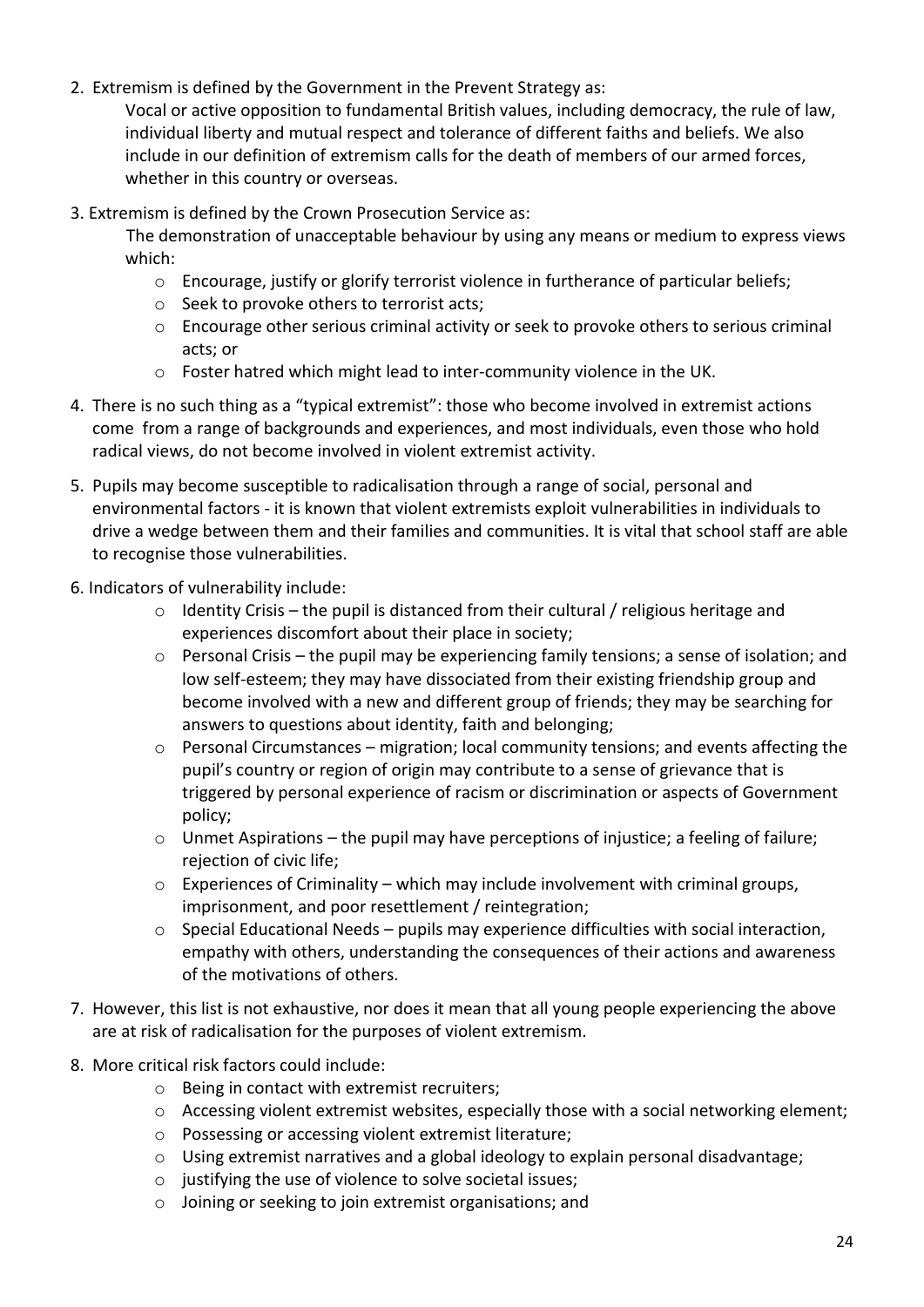- o Significant changes to appearance and / or behaviour;
- o Experiencing a high level of social isolation resulting in issues of identity crisis and / or personal crisis.

The Department of Education guidance The Prevent Duty can be accessed via this link. [https://www.gov.uk/government/uploads/system/uploads/attachment\\_data/file/439598/prevent](https://www.gov.uk/government/uploads/system/uploads/attachment_data/file/439598/prevent-duty-departmental-advice-v6.pdf)[duty-departmental-advice-v6.pdf](https://www.gov.uk/government/uploads/system/uploads/attachment_data/file/439598/prevent-duty-departmental-advice-v6.pdf)

### **Anti-bullying / Cyberbullying**

Our School policy on anti-bullying is set out in a separate document and acknowledges that to allow or condone bullying may lead to consideration under child protection procedures.

We keep a record of known bullying incidents which is shared with and analysed by the governing body. All staff are aware that children with SEND and/or differences/perceived differences are more susceptible to being bullied/victims of child abuse.

When there is 'reasonable cause to suspect that a child is suffering, or is likely to suffer, significant harm' a bullying incident should be addressed as a child protection concern. If the anti-bullying procedures are seen to be ineffective, the Headteacher and the DSL will also consider child protection procedures.

PSHE education regularly provides opportunities for children to understand bullying is wrong, its impact and how to deal with it.

### **On-line Safety / Cybercrime**

The School has an online safety policy which explains how we try to keep children safe in school/college and how we respond to online safety incidents.

Children increasingly use electronic equipment on a daily basis to access the internet, share and view content and images via social media sites such as Facebook, Twitter, Instagram, snapchat and WhatsApp and for online gaming.

Some adults and other children use these technologies to harm children. The harm might range from sending hurtful or abusive texts or emails, to grooming and enticing children to engage in extremist or sexual behaviour involving webcam photography or face-to-face meetings.

Children may also be distressed or harmed by accessing inappropriate material such as pornographic websites or those which promote extremist behaviour, criminal activity, suicide or eating disorders

Children are taught about online safety throughout the curriculum and all staff receive online safety training which is regularly updated. The school/college online safety co-ordinator is (insert name here).

Children with particular skill and interest in computing and technology may inadvertently or deliberately stray into cyber-dependent crime. If there are concerns about a child in this area, the DSL (or a deputy), will consider a referral into the [Cyber Choices](http://www.cyberchoices.uk/) programme.

This programme aims to intervene where young people are at risk of committing, or being drawn into, low level cyber-dependent offences and divert them to a more positive use of their skills and interests.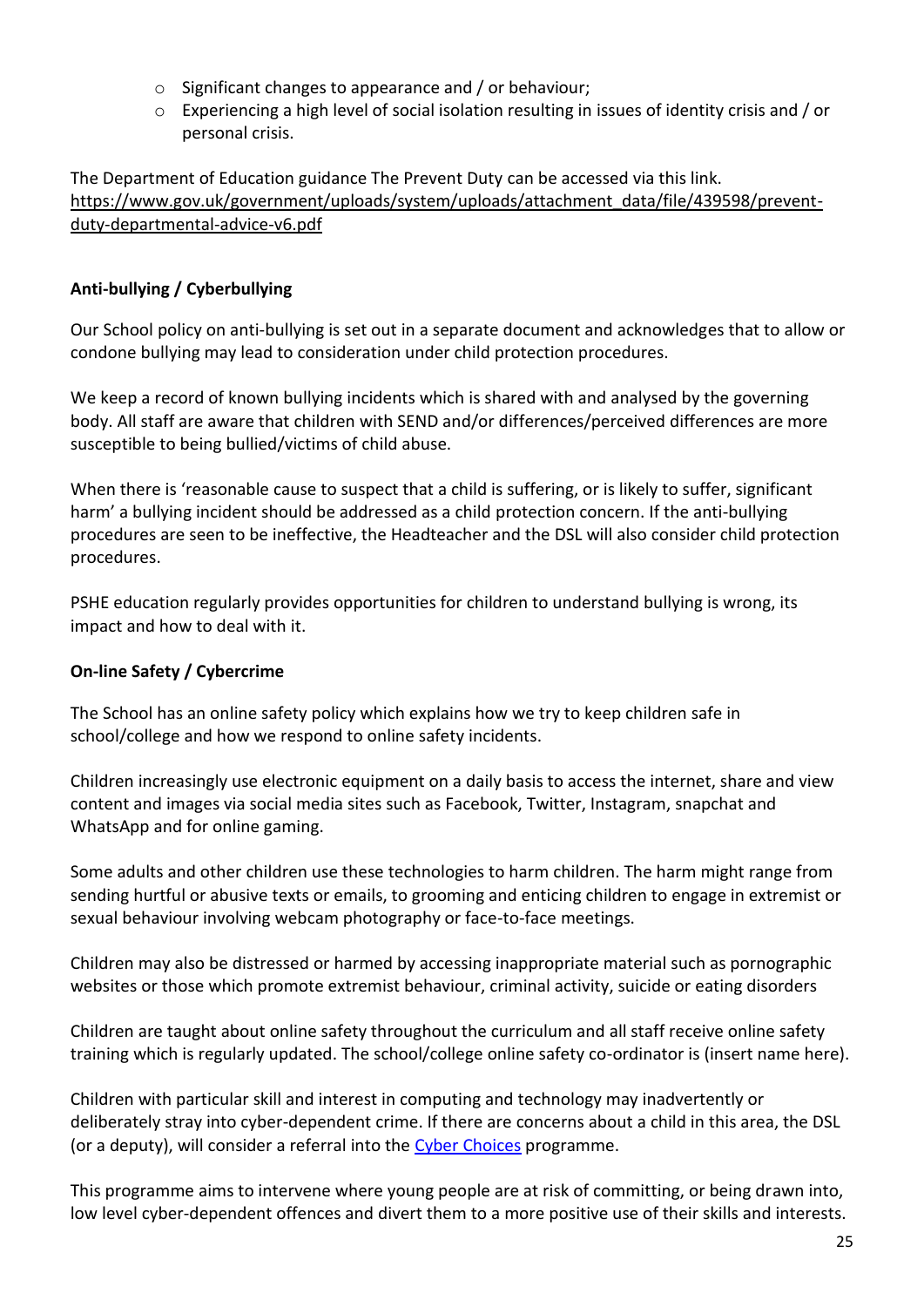### **Racist Incidents**

Our policy on racist incidents is set out separately and acknowledges that repeated racist incidents or a single serious incident may lead to consideration under child protection procedures. We keep a record of racist incidents.

#### **Child Sexual Exploitation**

Child sexual exploitation is a form of child sexual abuse. It occurs where an individual or group takes advantage of an imbalance of power to coerce, manipulate or deceive a child or young person under the age of 18 into sexual activity (a) in exchange for something the victim needs or wants, and/or (b) for the financial advantage or increased status of the perpetrator or facilitator. The victim may have been sexually exploited even if the sexual activity appears consensual. Child sexual exploitation does not always involve physical contact; it can also occur through the use of technology. All staff are aware of the link between online safety and vulnerability to CSE.

HTPD School is aware that a child is often unable to recognise the coercive nature of the abuse and does not see themselves as a victim. As a consequence the child may resent what they perceive as interference by staff. However, staff must act on their concerns as they would for any other type of abuse. Children also rarely self-report CSE so staff must be particularly vigilant to potential indicators of risk.

The following list of indicators is not exhaustive or definitive but it does highlight common signs which can assist professionals in identifying children or young people who may be victims of sexual exploitation. Signs include:

- underage sexual activity
- inappropriate sexual or sexualised behaviour
- sexually risky behaviour, 'swapping' sex
- repeat sexually transmitted infections
- in girls, repeat pregnancy, abortions, miscarriage
- receiving unexplained gifts or gifts from unknown sources
- having multiple mobile phones and worrying about losing contact via mobile
- having unaffordable new things (clothes, mobile) or expensive habits (alcohol, drugs)
- changes in the way they dress
- going to hotels or other unusual locations to meet friends
- seen at known places of concern
- moving around the country, appearing in new towns or cities, not knowing where they are
- getting in/out of different cars driven by unknown adults
- having older boyfriends or girlfriends
- contact with known perpetrators
- involved in abusive relationships, intimidated and fearful of certain people or situations
- hanging out with groups of older people, or anti-social groups, or with other vulnerable peers
- associating with other young people involved in sexual exploitation
- recruiting other young people to exploitative situations
- truancy, exclusion, disengagement with school, opting out of education altogether
- unexplained changes in behaviour or personality (chaotic, aggressive, sexual)
- mood swings, volatile behaviour, emotional distress
- self-harming, suicidal thoughts, suicide attempts, overdosing, eating disorders
- drug or alcohol misuse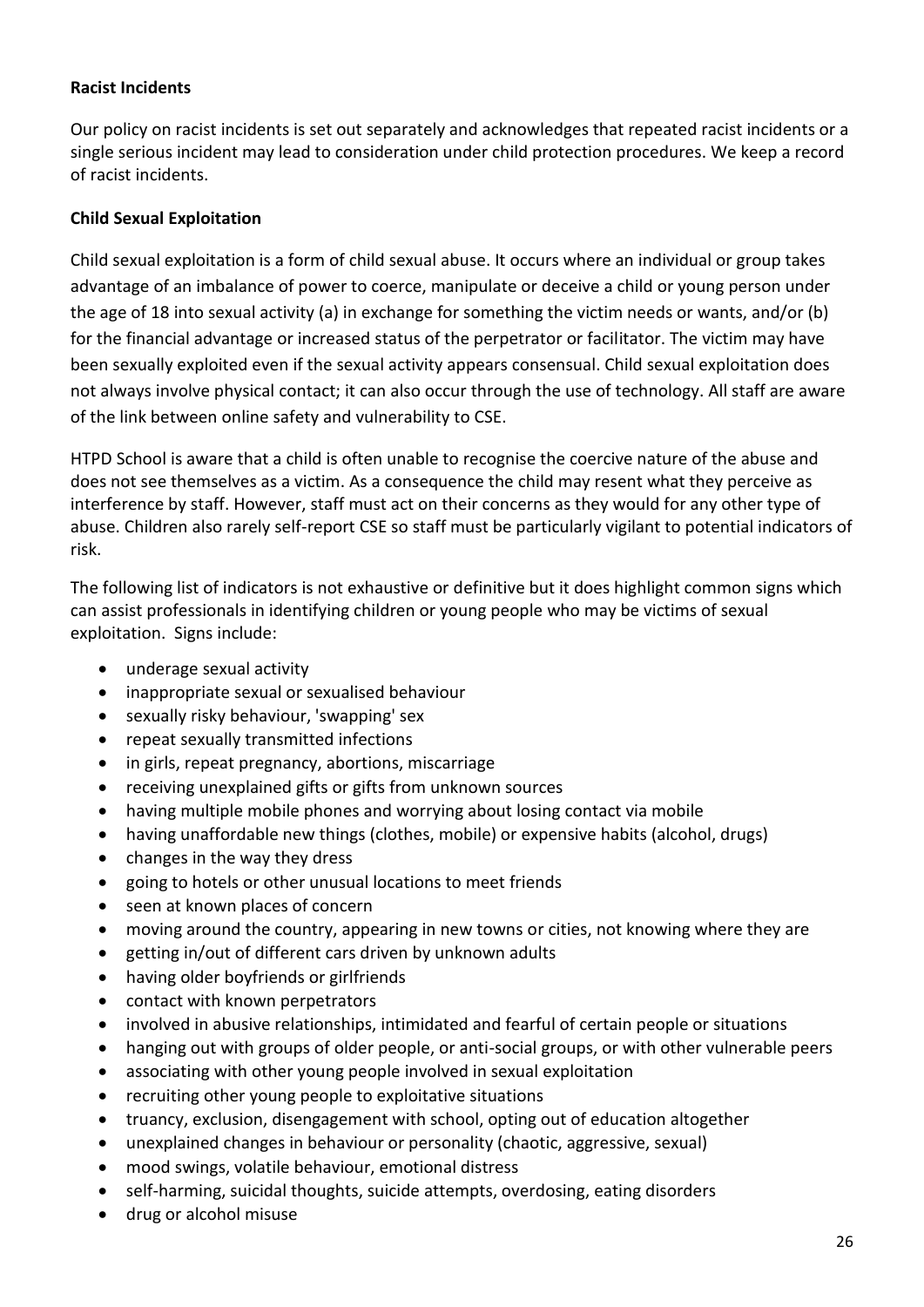- getting involved in crime
- police involvement, police records
- involved in gangs, gang fights, gang membership
- injuries from physical assault, physical restraint, sexual assault.

#### **Forced Marriage, Honour Based Violence, Female Genital Mutilation and Domestic Violence**

#### **Forced Marriage (FM)**

This is a human rights abuse and falls within the Crown Prosecution Service definition of domestic violence (not arranged marriage). Young men and women can be at risk in affected ethnic groups. Whistle-blowing may come from younger siblings. Other indicators may be detected by changes in adolescent behaviours. Never attempt to intervene directly as a school or through a third party. Always call either Children's Social Care/C-SPA in your local area or the Forced Marriage Unit 020 7008 0151.

### **Honour-based Abuse (HBA)**

Is a violent crime or incident which may have been committed to protect or defend the honour of the family or community. It is often linked to family members or acquaintances who mistakenly believe someone has brought shame to their family or community by doing something that is not in keeping with traditional beliefs or their culture. HBA can include domestic abuse, threats of violence, sexual or psychological abuse, being held against your will, FGM, forced marriage and practices such as breast ironing. All forms of HBV are abuse and should be treated as any other type of abuse and reported immediately to the DSL. HBA might be committed against people who:

- become involved with a boyfriend or girlfriend from a different culture or religion
- want to get out of an arranged marriage
- want to get out of a forced marriage
- wear clothes or take part in activities that are not traditional within their culture

HBA can affect both sexes although women and girls are the most common victims.

### **One Chance Rule**

All staff are aware of the 'One Chance' Rule' in relation to forced marriage, FGM and HBA. Staff recognise they may only have one chance' to speak to a child who is a potential victim and have just one chance to save a life.

The school/college is aware that if the victim is not offered support following disclosure that the 'One Chance' opportunity may be lost. Therefore, all staff are aware of their responsibilities and obligations when they become aware of potential forced marriage, FGM and HBA cases.

### **Female Genital Mutilation (FGM)**

Comprises all procedures that involve partial or total removal of the external female genitalia, or other injury to the female genital organs for non-medical reasons (World Health Organisation – WHO). All school staff need to be alert to the possibility of a girl being at risk of FGM, or already having suffered FGM. FGM is internationally recognised as a violation of human rights of girls and women.

Section 5B of the Female Genital Mutilation Act 2003 (as inserted by section 74 of the Serious Crime Act 2018) places a statutory duty on teachers, along with social workers and healthcare professionals, to report to the police where they discover that FGM appears to have been carried out on a girl under 18 (by disclosure as school staff should not be examining pupils).Those failing to do so will face disciplinary sanctions. The Mandatory reporting duty came in to force on 31st October 2018 and teachers must personally report to the police (after informing the DSL) a disclosure that FGM has been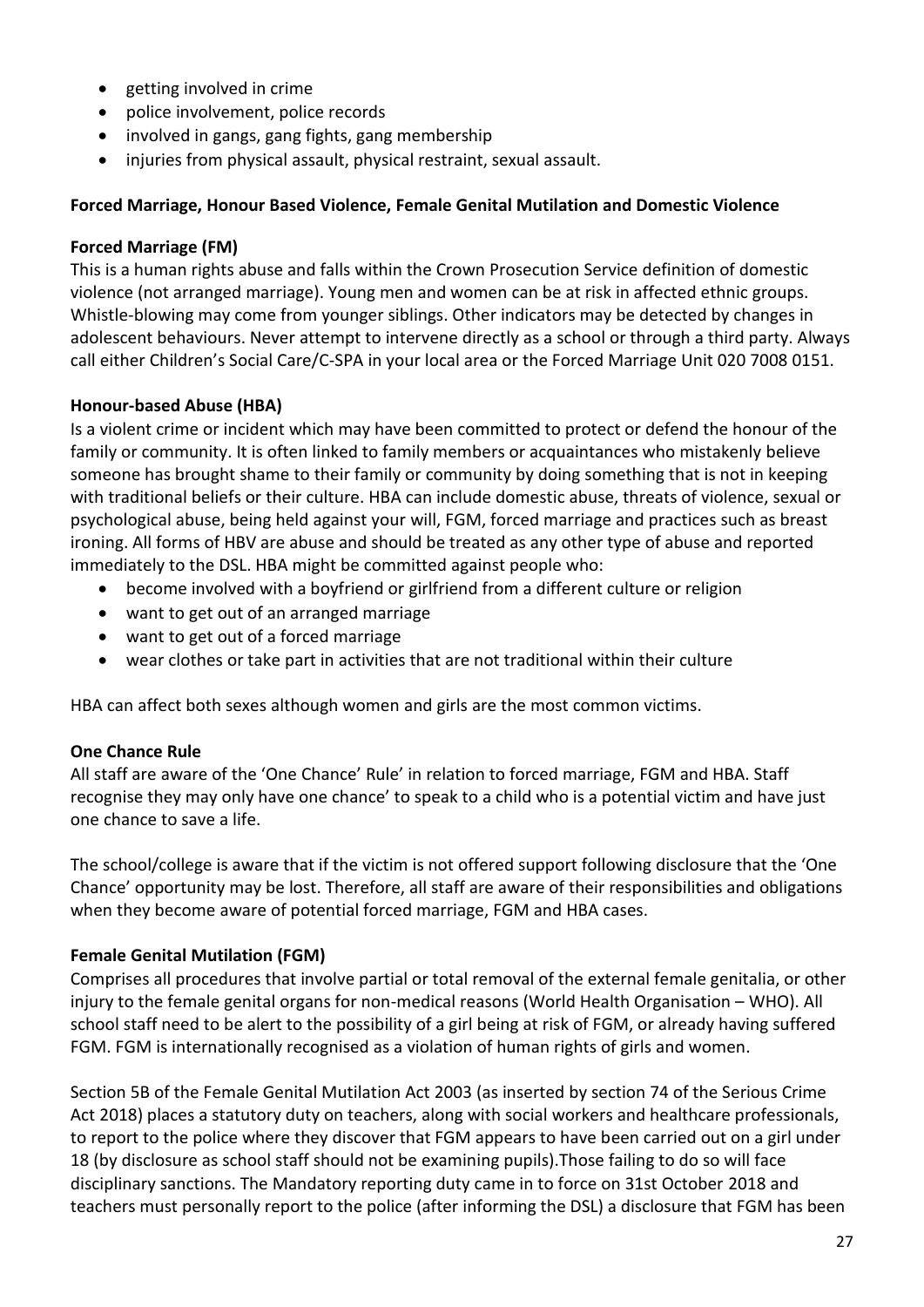carried out and unless there is good reason not to they will first discuss cases with the DSL who will involve children's social care/C-SPA as appropriate.

This is a cultural practice not ground in any religion and the belief that:

- FGM brings status/respect to the girl social acceptance for marriage
- Preserves a girl's virginity
- Part of being a woman / rite of passage
- Upholds family honour
- Cleanses and purifies the girl
- Gives a sense of belonging to the community
- Fulfils a religious requirement
- Perpetuates a custom/tradition
- Helps girls be clean / hygienic
- Is cosmetically desirable
- Mistakenly believed to make childbirth easier

FGM is internationally recognised as a violation of human rights of girls and women. It is **illegal** in the UK, an extremely harmful practice and a form of child abuse.

Circumstances and occurrences that may point to FGM happening are:

- Child talking about getting ready for a special ceremony
- Family taking a long trip abroad
- Child's family being from one of the 'at risk' communities for FGM (Kenya, Somalia, Sudan, Sierra Leon, Egypt, Nigeria, Eritrea as well as non-African communities including Yemeni, Afghani, Kurdistan, Indonesia and Pakistan)
- Knowledge that the child's sibling has undergone FGM
- Child talks about going abroad to be 'cut' or to prepare for marriage
- Signs that may indicate a child has undergone FGM:
- Prolonged absence from school and other activities
- Behaviour change on return from a holiday abroad, such as being withdrawn and appearing subdued
- Bladder or menstrual problems
- Finding it difficult to sit still and looking uncomfortable
- Complaining about pain between the legs
- Mentioning something somebody did to them that they are not allowed to talk about
- Secretive behaviour, including isolating themselves from the group
- Reluctance to take part in physical activity
- Repeated urinal tract infection
- · Disclosure

As with Forced Marriage there is the 'One Chance' rule. It is essential that schools take action **without delay** and call Children's Social Care/C-SPA. See Female genital mutilation; multi-agency practice guidelines https://www.gov.uk/government/publications/female-genital-mutilation-guidelines

### **Domestic Abuse**

Domestic abuse is actual or threatened physical, emotional, psychological or sexual abuse. It involves the use of power and coercive control by one person over another. It occurs regardless of race, ethnicity, gender, class, sexuality, age, religion, mental or physical ability. Domestic abuse can also involve other types of abuse.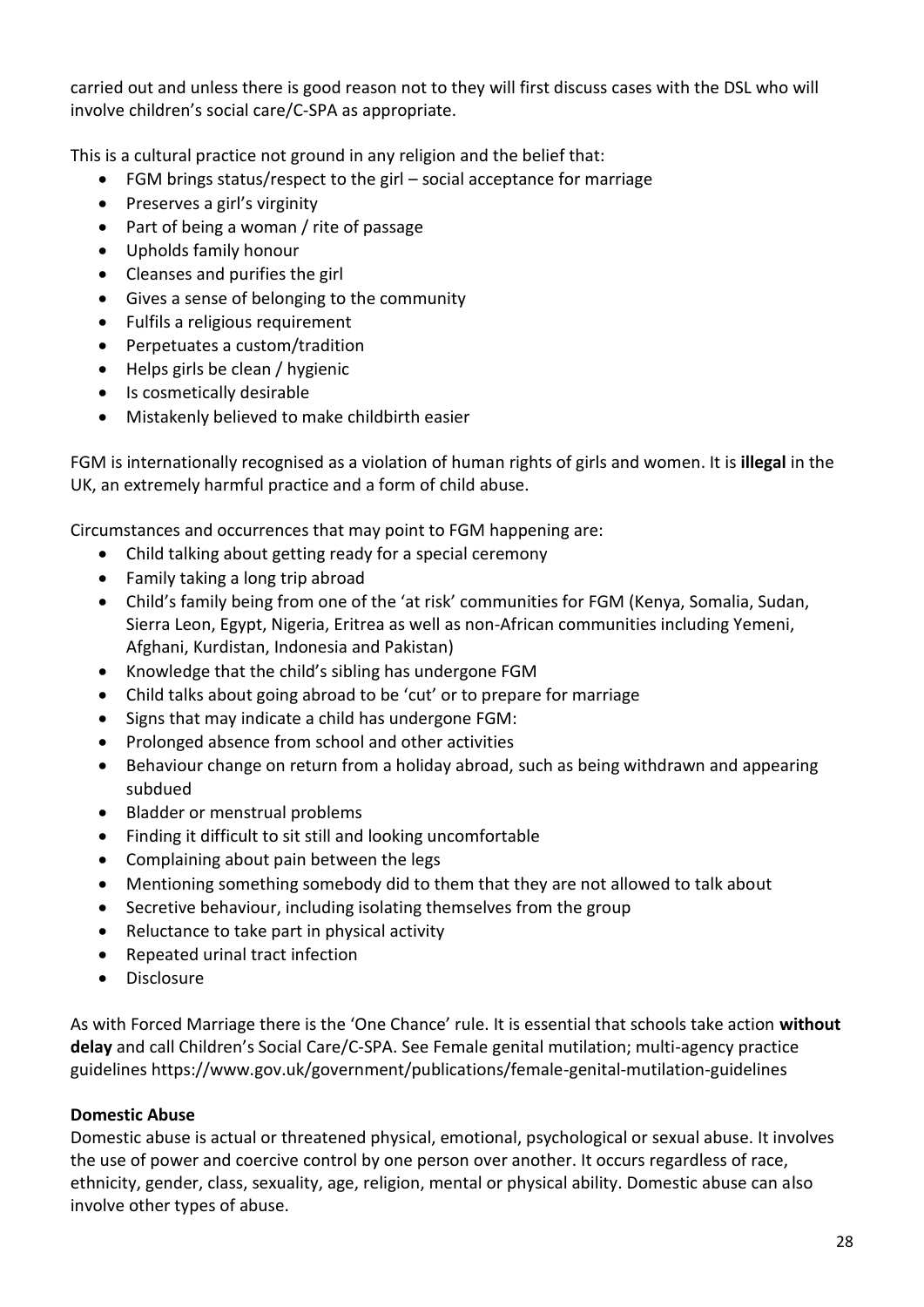The Domestic Abuse Act 2021 received Royal Assent on 29 April 2021. The Act introduces the first ever statutory definition of domestic abuse and recognises the impact of domestic abuse on children, as victims in their own right, if they see, hear or experience the effects of abuse. The statutory definition of domestic abuse, based on the previous cross-government definition, ensures that different types of relationships are captured, including ex-partners and family members. The definition captures a range of different abusive behaviours, including physical, emotional and economic abuse and coercive and controlling behaviour. Both the person who is carrying out the behaviour and the person to whom the behaviour is directed towards must be aged 16 or over and they must be "personally connected" (as defined in section 2 of the 2021 Act).

We use the term domestic abuse to reflect that in addition to violence a number of abusive and controlling behaviours are involved including slapping, punching, kicking, bruising, rape, ridicule, constant criticism, threats, manipulation, sleep deprivation, social isolation, and other controlling behaviours.

The signs and symptoms of a child suffering or witnessing domestic abuse have been likened to posttraumatic stress disorder and are similar to other forms of abuse or neglect.

This definition includes so called 'honour' based violence, female genital mutilation (FGM) and forced marriage, and is clear that victims are not confined to one gender or ethnic group.

HTPD School is enrolled onto the Operation Encompass scheme, a joint project between Surrey Police, Surrey County Council, Surrey Domestic Abuse Service and Surrey Schools. Every school day morning our headteacher is notified of all domestic abuse incidents that have occurred in the previous 24 hours which involved a pupil at this school (72 hours on a Monday morning). This allows us to provide the right support at the right time for our pupils who are experiencing domestic abuse.

### **Youth produced sexual imagery (sexting)**

The practice of children sharing images and videos via text message, email, social media or mobile messaging apps has become commonplace. However, this online technology has also given children the opportunity to produce and distribute sexual imagery in the form of photos and videos. Such imagery involving anyone under the age of 18 is illegal.

All incidents of this nature should be treated as a safeguarding concern and in line with the UKCCIS guidance [Sharing nudes and semi-nudes: advice for education settings working with children and young](https://www.gov.uk/government/publications/sharing-nudes-and-semi-nudes-advice-for-education-settings-working-with-children-and-young-people/sharing-nudes-and-semi-nudes-advice-for-education-settings-working-with-children-and-young-people)  [people.](https://www.gov.uk/government/publications/sharing-nudes-and-semi-nudes-advice-for-education-settings-working-with-children-and-young-people/sharing-nudes-and-semi-nudes-advice-for-education-settings-working-with-children-and-young-people)

Cases where sexual imagery of people under 18 has been shared by adults and where sexual imagery of a person of any age has been shared by an adult to a child is child sexual abuse and should be responded to accordingly. If a member of staff becomes aware of an incident involving youth produced sexual imagery they should follow the child protection procedures and refer to the DSL as soon as possible. The member of staff should confiscate the device involved and set it to flight mode or, if this is not possible, turn it off. Staff should not view, copy or print the youth produced sexual imagery.

The DSL should hold an initial review meeting with appropriate school staff and subsequent interviews with the children involved (if appropriate). Parents should be informed at an early stage and involved in the process unless there is reason to believe that involving parents would put the child at risk of harm. At any point in the process if there is concern a young person has been harmed or is at risk of harm a referral should be made to Children's Social Care or the Police as appropriate.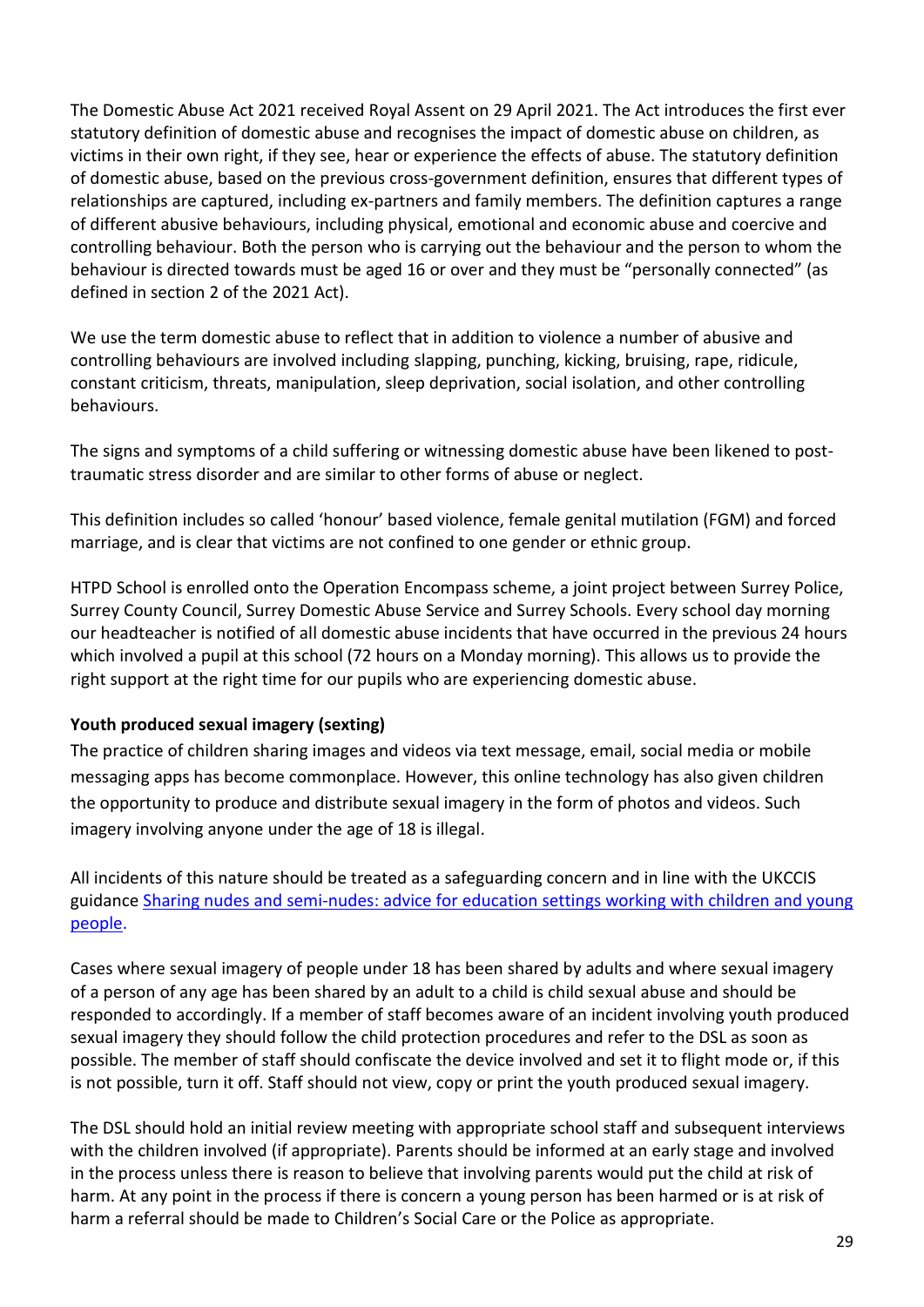Immediate referral at the initial review stage should be made to Children's Social Care/Police if

- $-$  the incident involves an adult;
- there is good reason to believe that a young person has been coerced, blackmailed or groomed or if there are concerns about their capacity to consent (for example, owing to special education needs);
- $-$  the imagery involves anyone aged 12 or under;
- there is reason to believe a child is at immediate risk of harm owing to the sharing of the imagery, for example the child is presenting as suicidal or self-harming.

If none of the above apply, then the DSL will use their professional judgement to assess the risk to pupils involved and may decide, to respond to the incident without escalation to Children's Social Care or the police.

### **Private Fostering Arrangements**

A private fostering arrangement occurs when someone other than a parent or close relative cares for a child for a period of 28 days or more, with the agreement of the child's parents. It applies to children under the age of 16 years old or 18 years old if the child is disabled.

Looked After Children by the local authority or those who are placed in residential school/colleges, children's homes or hospitals are not considered to be privately fostered.

Private fostering occurs in all cultures and children may be privately fostered at any age.

The School recognises that most privately fostered children remain safe and well but are aware that safeguarding concerns have been raised in some cases. Therefore, all staff are alert to possible safeguarding issues, including the possibility that the child has been trafficked into the country.

By law, a parent, private foster carer or other persons involved in making a private fostering arrangement must notify Children's Social Care immediately. However, where a member of staff becomes aware that a child may be in a private fostering arrangement, they will raise this with the DSL and the DSL will notify the C-SPA immediately.

### **Looked After Children (LAC)**

The most common reason for children becoming looked after is because of abuse and neglect.

The School will ensure that staff have the necessary skills and understanding to keep looked after children safe. Appropriate staff have information about a child's looked after legal status and care arrangements, including the level of authority delegated to the carer by the authority looking after the child and contact arrangements with birth parents or those with parental responsibility.

The designated teacher and governor for looked after children will have the appropriate level of training to equip them with the knowledge and skills to undertake their role.

The designated teacher for looked after children and the DSL have details of the child's social worker and the name and contact details of SCC's Head of Virtual School.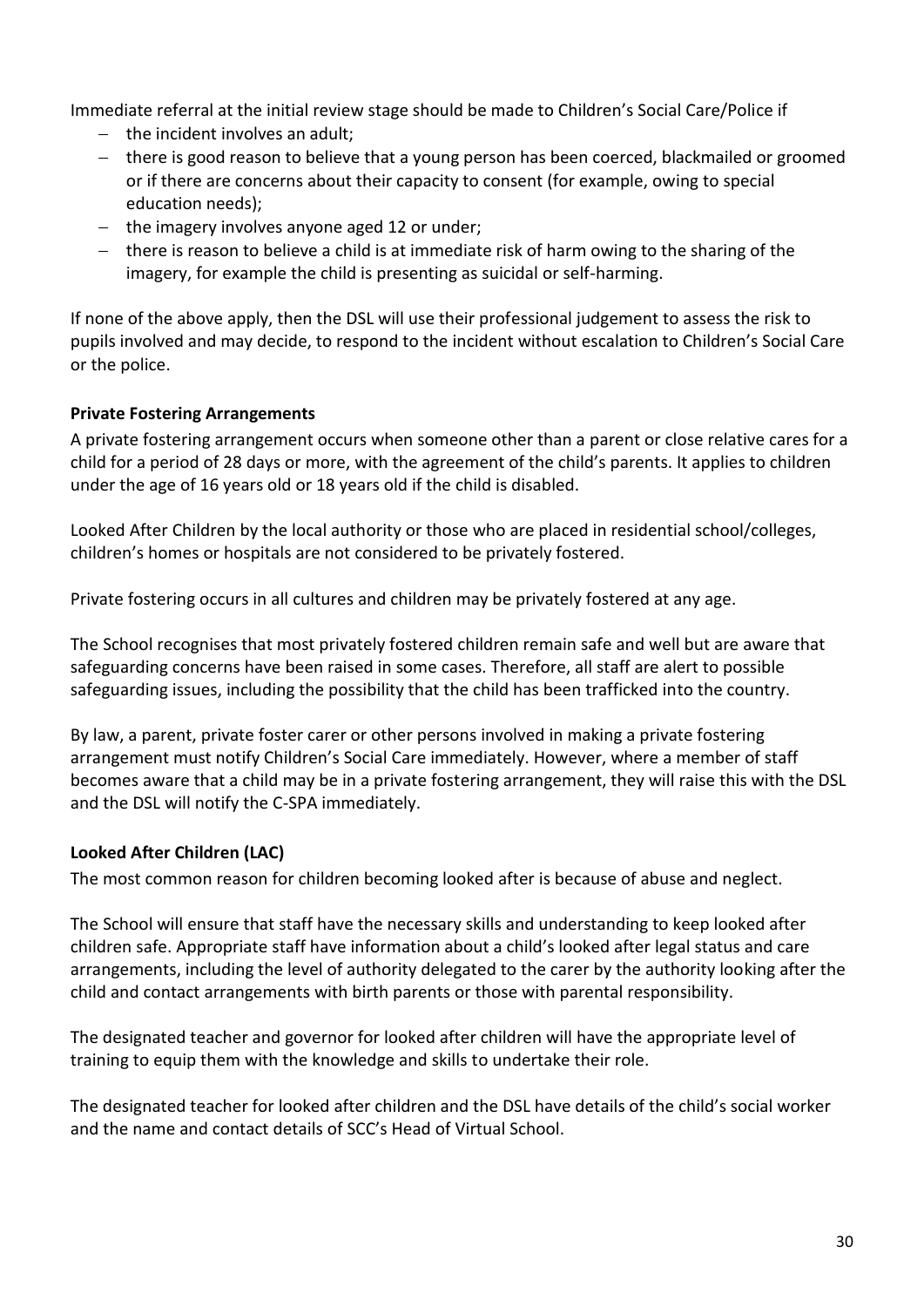### **Children Missing Education**

All children are entitled to an efficient, full time education which is suitable to their age, ability, aptitude, and any SEND they may have.

The School recognises that children missing education, can be a vital warning sign of a range of safeguarding possibilities. They are also at significant risk of underachieving, being victims of abuse and harm, exploitation, radicalisation, and not being in education, employment or training (NEET) later in life.

Where possible the School will hold more than one emergency contact number for each child.

The School will ensure that there is a record of joiners and leavers as defined in [The Education \(Pupil](https://www.kelsi.org.uk/news-and-events/news/primary/changes-to-the-education-pupil-registration-england-regulations-2006)  [Registration\) \(England\) 2006 \(amended 2016\).](https://www.kelsi.org.uk/news-and-events/news/primary/changes-to-the-education-pupil-registration-england-regulations-2006)

When removing a child's name, the School will notify the Local Authority of:

(a) the full name of the child,

(b) the full name and address of any parent with whom the child normally resides,

(c) at least one telephone number of the parent,

(d) the child's future address and destination School, if applicable, and

(e) the ground in regulation 8 under which the child's name is to be removed from the School register.

The School will make reasonable enquiries to establish the whereabouts of a child jointly with the Local Authority, before deleting the child's name from the School register if the deletion is under regulation 8(1), sub-paragraphs (f) (iii) and (h) (iii)of [The Education \(Pupil Registration\) \(England\) 2006 \(amended](https://www.kelsi.org.uk/news-and-events/news/primary/changes-to-the-education-pupil-registration-england-regulations-2006)  [2016\).](https://www.kelsi.org.uk/news-and-events/news/primary/changes-to-the-education-pupil-registration-england-regulations-2006)

The School will:

- Enter children on the admissions register on the first day on which the School has agreed, or has been notified, that the child will attend the School.
- Notify the Local Authority within five days of adding a child's name to the admission register. The notification must include all the details contained in the admission register for the new child.
- Monitor each child's attendance through their daily register and follow the SCC procedure in cases of unauthorised absence.
- Remove a child's name from the admissions register on the date that the child leaves the School.
- The School will notify the Local Authority when they are about to remove a child's name from the School register under any of the fifteen grounds listed in the regulations, no later than the date that the child's name is due to be removed.
- Where parents notify the School, in writing, of their intention to Electively Home Educate (EHE) the school will forward a copy of the letter to the Local Authority Education Inclusion Team.
- Where parents orally indicate that they intend to withdraw their child to EHE and no letter has been received, the school will not remove the child from roll and will notify the Education Inclusion Team at the earliest opportunity.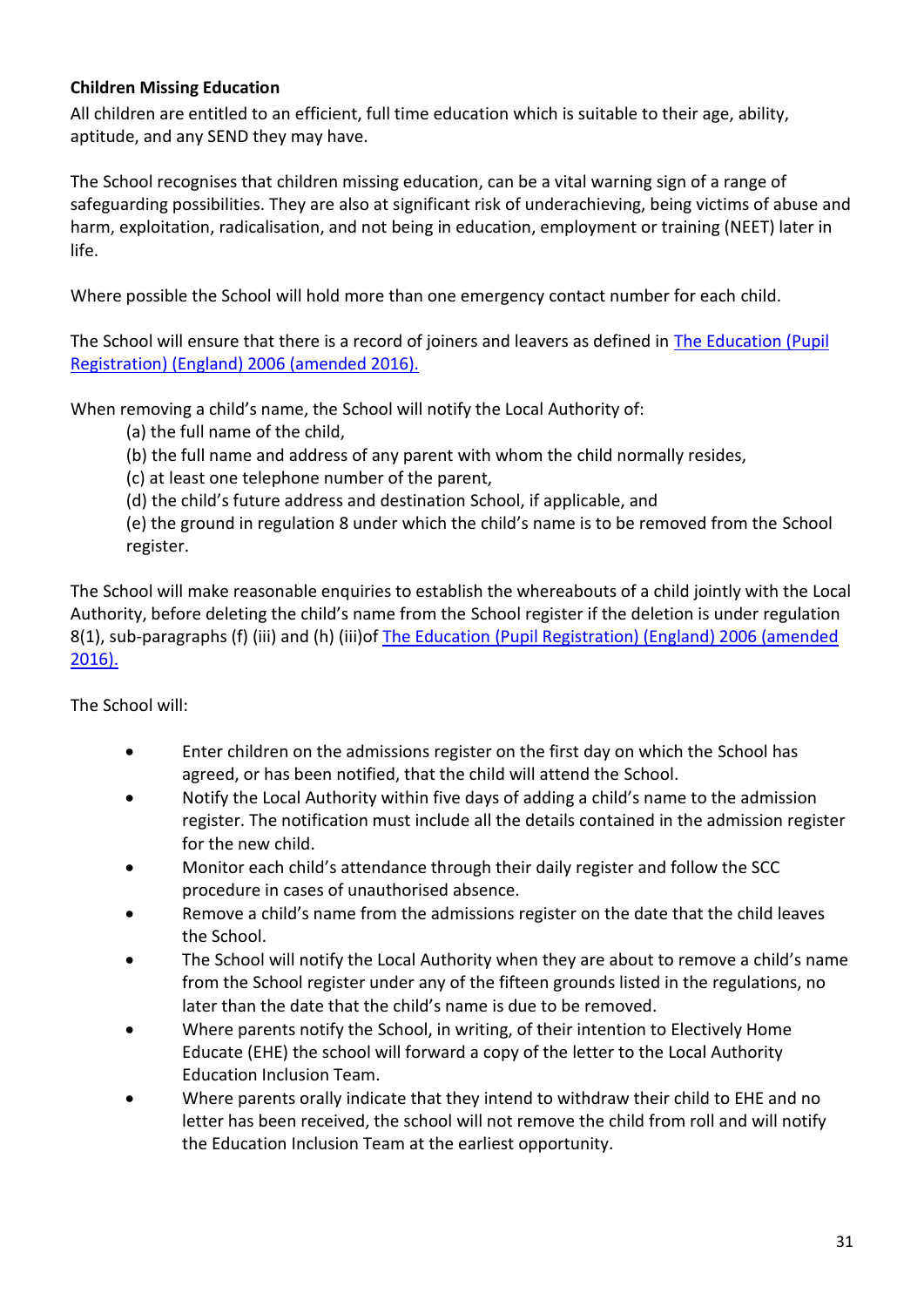### **Attendance and Behaviour**

Additional policies and procedures are in place regarding School attendance and behaviour.

The School recognises that absence from school and exclusion from school may be indicators of abuse and neglect, including the exploitation of children. The DSL will regularly liaise with members of school staff with responsibility for behaviour and attendance to ensure risk is identified and appropriate intervention is in place to protect children from harm.

The School will work in partnership with Surrey Police and other partners for reporting children that go missing from the school site during the school day. Staff will be alert to signs of children at risk of travelling to conflict zones, female genital mutilation and forced marriage.

### **Restrictive Physical Intervention**

Additional policies and procedures are in place regarding Restrictive Physical Intervention (Positive Touch Policy). We acknowledge that staff must only ever use physical intervention as a last resort, when a child is at immediate risk of harming themselves or others, and that at all times it must be the minimal force necessary to prevent injury to another person. Such events should be fully recorded and signed by a witness.

Staff understand that physical intervention of a nature which causes injury or distress to a child may be considered under child protection and/or disciplinary procedures.

We recognise that sometimes touch is appropriate in the context or working with children, and all staff have been given safe practice guidance to ensure they are clear about their professional boundaries.

When applying disciplinary measures such as physical intervention or isolation for children with SEND the school will consider the risks, given the additional vulnerabilities of these children.

Surrey County Council guidance Touch and the use of Restrictive Physical Intervention When Working with Children and Young People provides further detailed information. Please ask the School Business Manager for a copy or to view a copy, download from the [Services for Schools Portal](https://servicesforschools.surreycc.gov.uk/) Resources.

### **Whistleblowing**

We recognise that children cannot be expected to raise concerns in an environment where staff fail to do so.

All staff, including temporary staff/supply staff and volunteers, should be aware of their duty to raise concerns, where they exist, about the management of child protection, which may include the attitude or actions of colleagues, poor or unsafe practice and potential failures in the school/college's safeguarding arrangements. If it becomes necessary to consult outside the school/college, they should:

- speak in the first instance, to the Area Schools Officer or LADO in accordance with the Whistleblowing Policy.
- staff are encouraged to use an external, independent and confidential service provided by Navex Global, who can be contacted on their freephone helpline number 0800 069 8180 and through the [Navex Global web pages](https://secure.ethicspoint.eu/domain/media/en/gui/107090/index.html)

The NSPCC whistleblowing helpline is also available for staff who do not feel able to raise concerns regarding child protection failures internally or have concerns about a way a concern is being handled by their school.

Staff can call: 0800 028 0285 – line is available from 8:00 AM to 8:00 PM, Monday to Friday or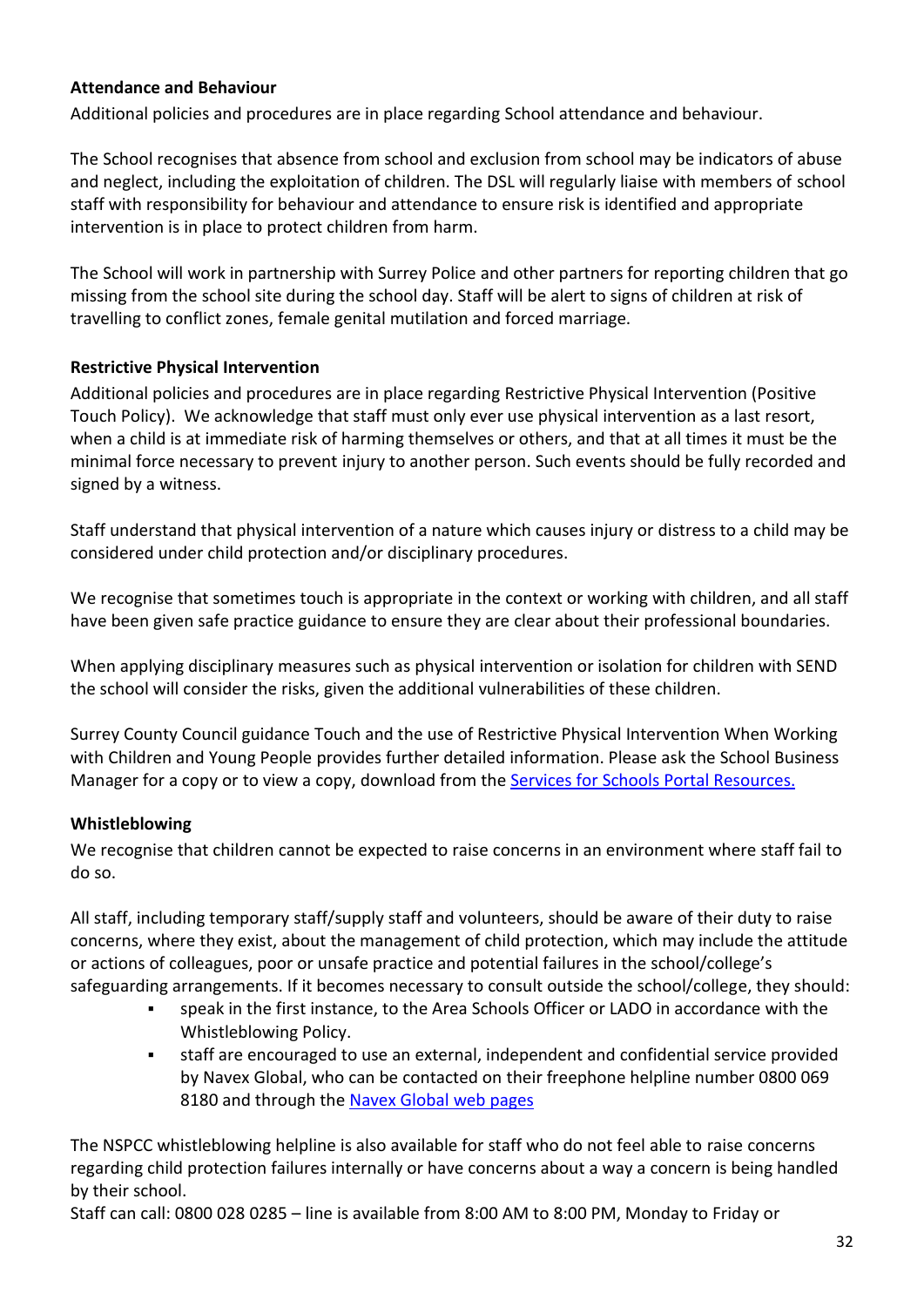Email: help@nspcc.org.uk.

Whistleblowing regarding the Headteacher should be made to the Chair of the Governing Body whose contact details should be available to staff.